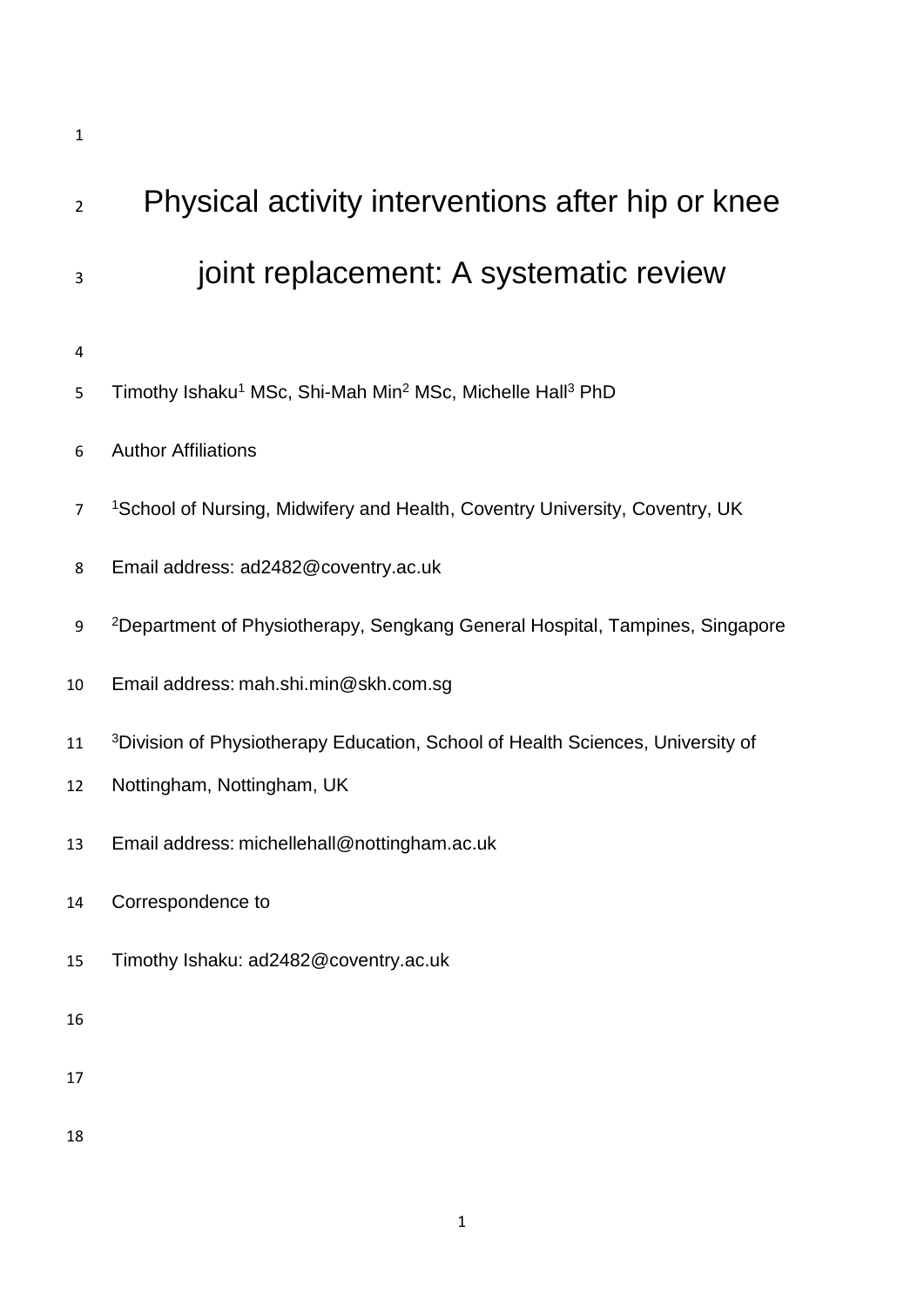# **Abstract**

 **Purpose of review** This study aims to describe and evaluate physical activity interventions in individuals that have undergone hip or knee joint replacement due to osteoarthritis.

**Recent findings** 11873 studies were screened. Seven studies with 627 participants,

aged 50 to 85 years met the review criteria. Five randomised control trial, one

longitudinal quasi-experimental study with a control group and one pre/post-test

study with control group. Interventions included health coaching, a walking

programme, a behavioural change intervention and an alpine skiing intervention

delivered between 6 and 24 weeks.

Two studies reported change in physical activity using patient activity diaries and five

 used objective accelerometer data. All studies showed an increase in time spent being physically active in the intervention groups. One study also reported an increase in vitality.

 **Summary** Few studies have investigated physical activity interventions after hip or knee joint replacement, and evidence for the effectiveness of physical activity interventions post-replacement is low. High quality studies are needed in this area to explore the potential benefits presented within this review.

**Keywords:** physical activity, exercise, hip replacement, knee replacement,

- systematic review.
-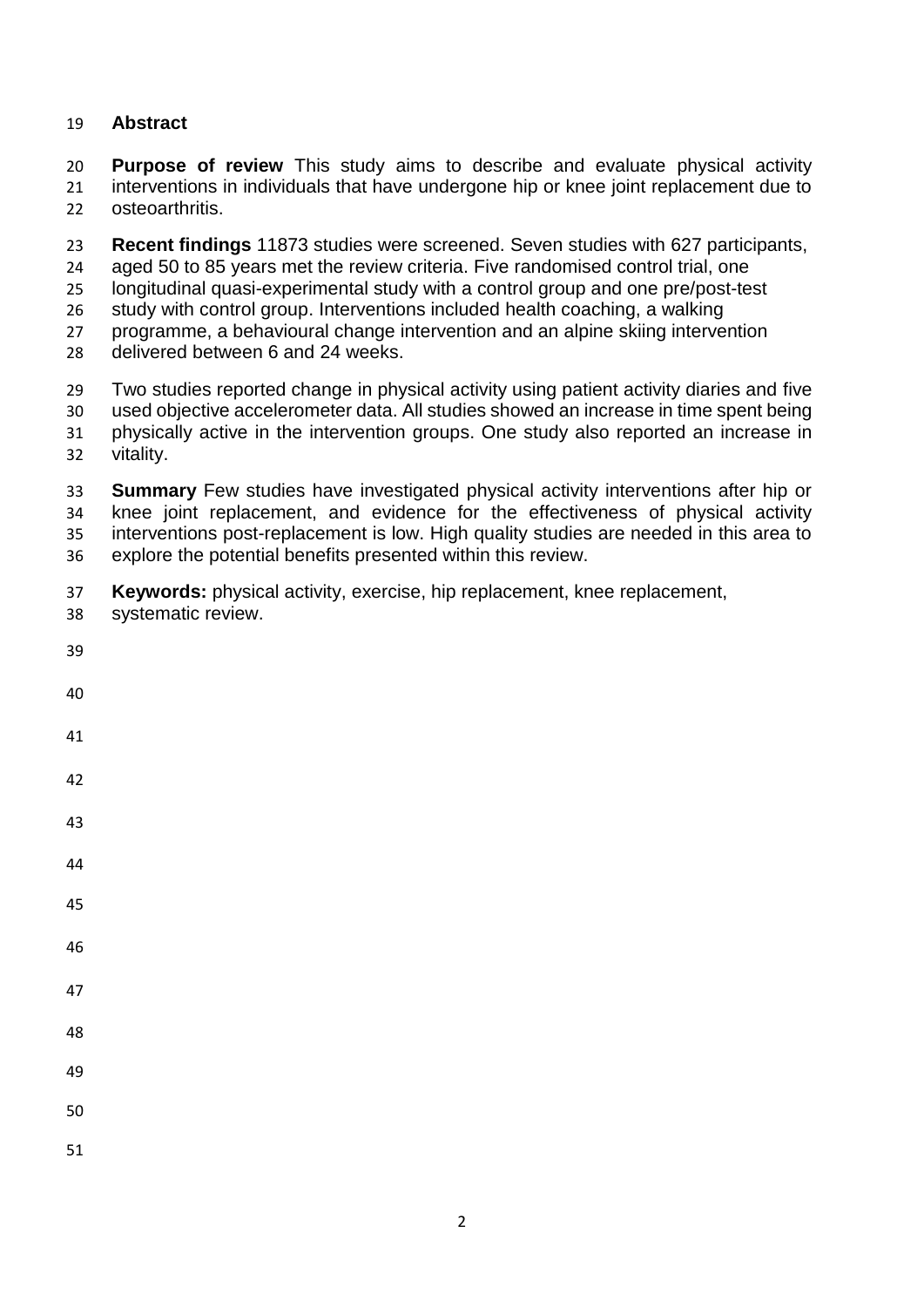### **Introduction**

 Joint replacement is a surgical intervention reserved for the treatment of end-stage 55 osteoarthritis (OA) after other non-surgical interventions have failed  $(1, 2)$ . Annually, about 160,000 total hip and knee joint replacements are carried out in England and 57 Wales alone <sup>(3)</sup>. Projection estimates from the United Kingdom clinical research datalink revealed that by the year 2035, a staggering number of 439,097 and 1,219,362 total hip replacements and total knee replacements will be carried out 60 respectively (4). Following joint replacement procedures, most patients report having 61 improved quality of life (QOL) due to reduced pain and improved mobility  $(5-7)$ . Additionally, there is the expectation of an increase in patients' post-replacement 63 physical activity levels  $(8)$ .

 Some reports have indicated that most patients are not sufficiently physically active 65 following hip or knee replacement surgery  $(8, 9)$ . Recent objective accelerometer data from the Osteoarthritis Initiative showed that only 5% of OA patients who have undergone knee joint replacement were reported to meet the physical activity 68 guidelines of 150 minutes of moderate-intensity physical activity  $(10)$ . A critical review by Paxton reported that ten studies found an increase in patients' physical activity levels (between 6 months to 5 years after joint replacement) compared to the pre- operative levels of physical activity. Five additional studies reported no change or even 72 decreased physical activity levels (between 2 weeks to 6 months post-operation)  $(9)$ . These contradictory findings are likely due to the measurement tools used; patient- reported measures frequently describe higher levels of physical activity, which are inconsistent with objective measures such as accelerometer data. Several barriers to physical activity in this group have been reported, including a lack of patient education,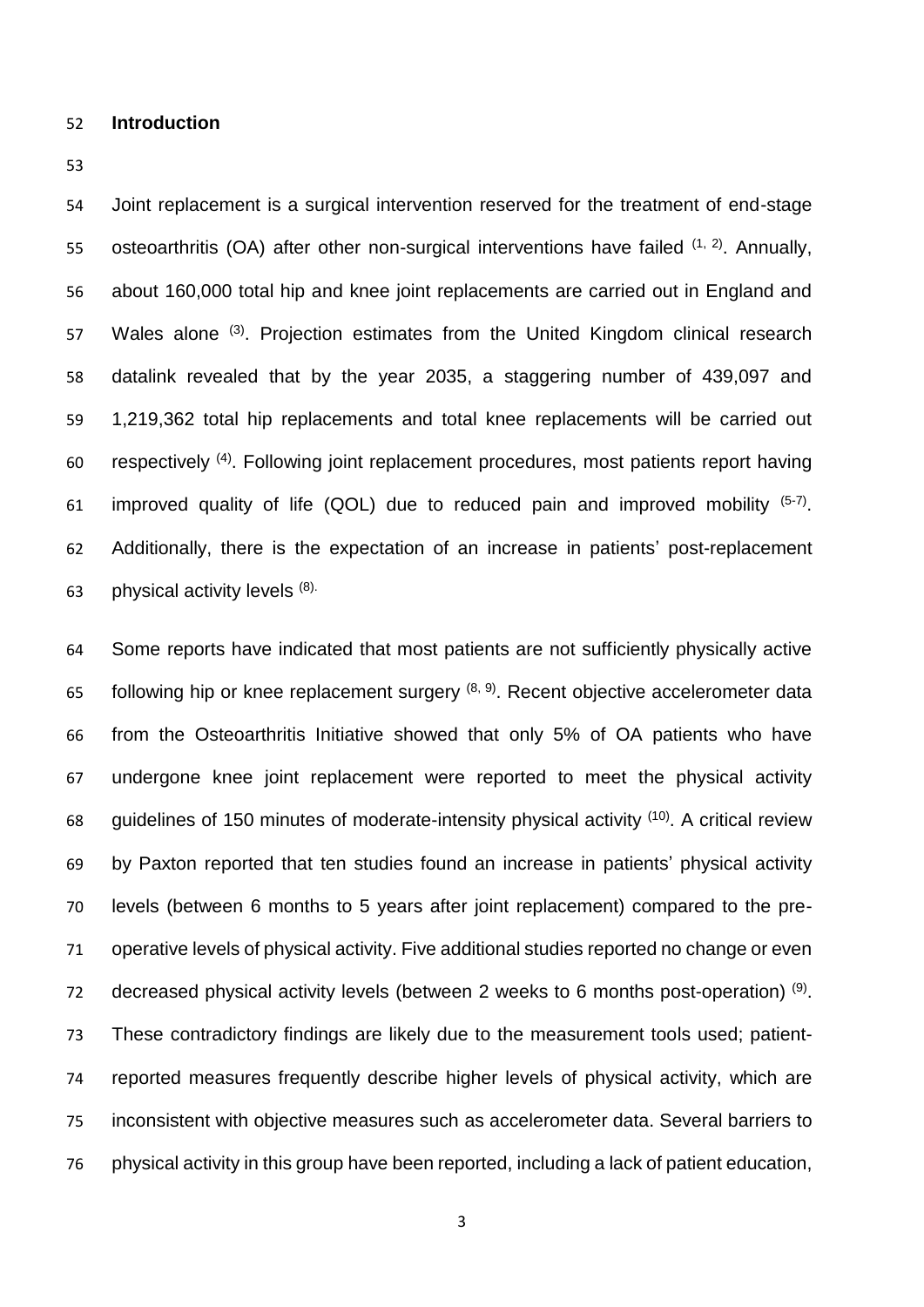fear of jeopardising recovery process, co-morbidities and a lack of specific physical 78 activity interventions (11).

 Physical activity confers a number of skeletal and neuromuscular health benefits to 80 patients post joint replacement in terms of function and mobility  $(12, 13)$ . More importantly, however, is the effect on co-morbidities such as cardiovascular disease, obesity and diabetes, where physical activity is important for prevention and 83 management (13). Failure to increase physical activity in patients post-replacement 84 may not modify the risk for increased mortality in this group  $(14)$ .

 Although complex, physical activity is a modifiable behaviour as shown by a number 86 of systematic reviews in a range of patient and non-patient populations.  $(15)$ . A systematic review conducted by Müller and Khoo reported that non-face-to-face physical activity interventions--which include investigators phoning participants; the use of printed materials; and the use of media such as newspapers, TV, radio and 90 website--were successful in increasing the physical activity levels of older adults (16). Among patients with lower-limb OA, Williamson and colleagues showed that providing supervised exercise programs, educating patients about physical activity, and training them on how to develop self-management strategies resulted in a small but positive 94 effect in increasing participants' physical activity  $(17)$ . However, to date, no review has evaluated physical activity interventions among patients who have undergone lower limb joint replacement.

The aims of this review are:

 To describe the physical activity interventions that have been trialled in individuals post hip or knee joint replacement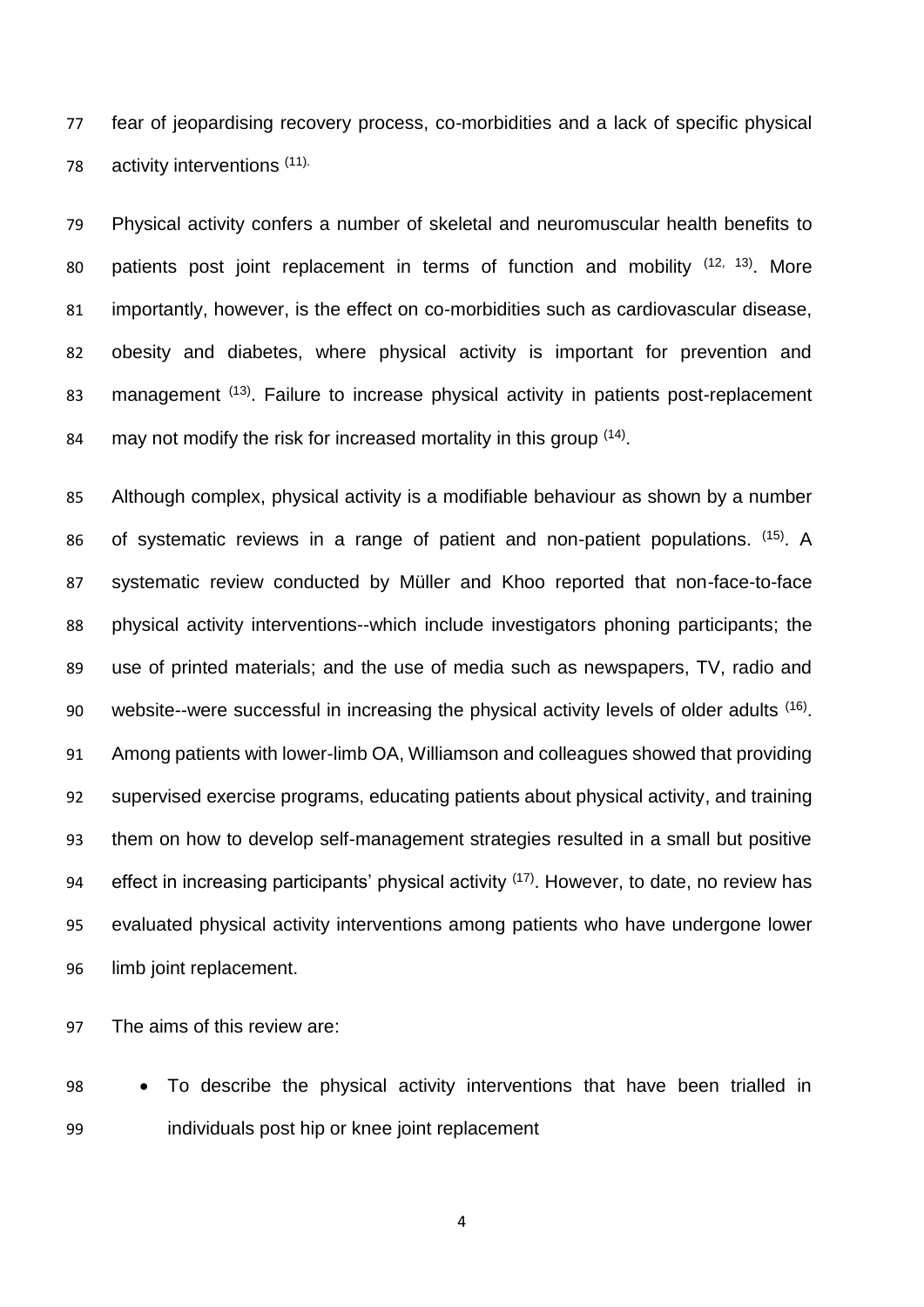To evaluate the effectiveness of physical activity interventions aimed at increasing physical activity in individuals who have undergone hip or knee joint replacement

**Methods**

 The Preferred Reporting Items for Systematic Reviews and Meta-Analyses (PRISMA) 106 quideline was used for this review (and a PRISMA checklist  $(18)$  at Appendix 1). The protocol of this review has been prospectively registered with PROSPERO (International prospective register of systematic reviews) with the registration number

CRD42016033498 [\(http://www.crd.york.ac.uk/PROSPERO/\)](http://www.crd.york.ac.uk/PROSPERO/)

Search strategy

 The following electronic databases were searched from their respective date of inception to the second week of February 2020: CINAHL (EBSCO), EMBASE, MEDLINE (OVID), PsycINFO (Ovid), SCOPUS (Elsevier), SPORT Discus (EBSCO) and Web of Science (search strategies for all the databases are contained in Appendix 2). The search strategy for the MEDLINE database was first developed after consultation with an experienced librarian and adapted for other databases with modification. Additionally, the reference lists of the included studies were screened for possible relevant articles.

 The following search terms were used: physical activity, exercise, hip replacement, knee replacement, pedometer, accelerometer, step count and behavioural change theory.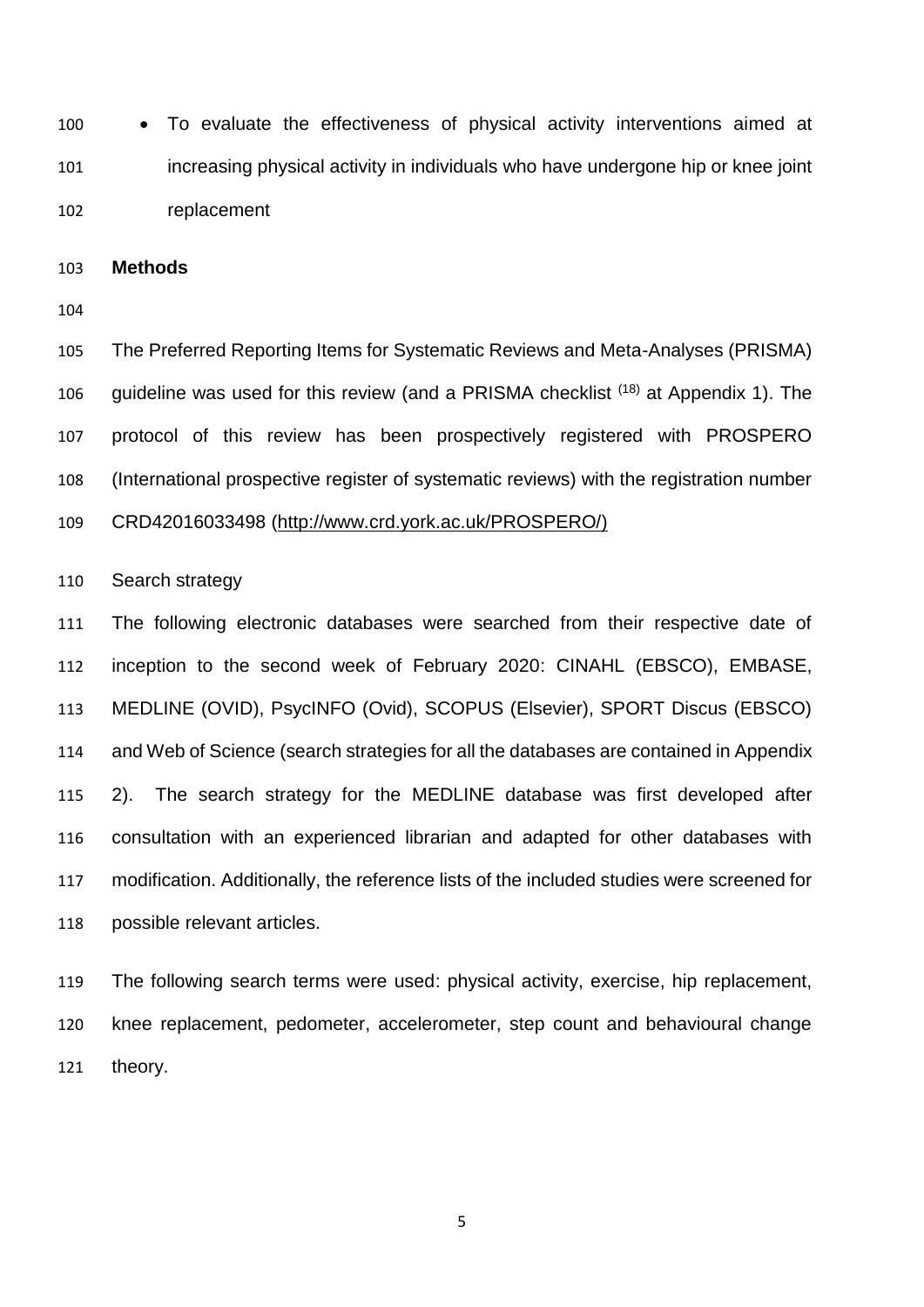Eligibility criteria

Studies

124 Health interventions are evaluated using different approaches and designs  $(19)$ , and it is recognised that this will be the first review of physical activity interventions after joint replacement. Therefore, this review considered experimental and observational study designs. Furthermore, both published and unpublished studies were considered if the full text was made available by the authors.

Participants

 Participants included persons aged 18 years and above that have undergone hip or knee joint replacement due to OA. Participants needed to have undergone the replacement for the first time, which might have involved one or both limbs.

Interventions

 The review considered any "systematic approach to increase physical activity" as a 135 bhysical activity intervention  $(20)$ .

 The approach could have been a physical activity program alone or a particular physical activity component as part of a wider program, which could have been facility-138 based, home-based or both, undertaken in diverse ways and situations (19, 21).

 The interventions could have been compared with a comparison group or not. Examples of these interventions include supervised exercise programs, unsupervised exercise programs, or behavioural change approaches aimed at increasing physical activity.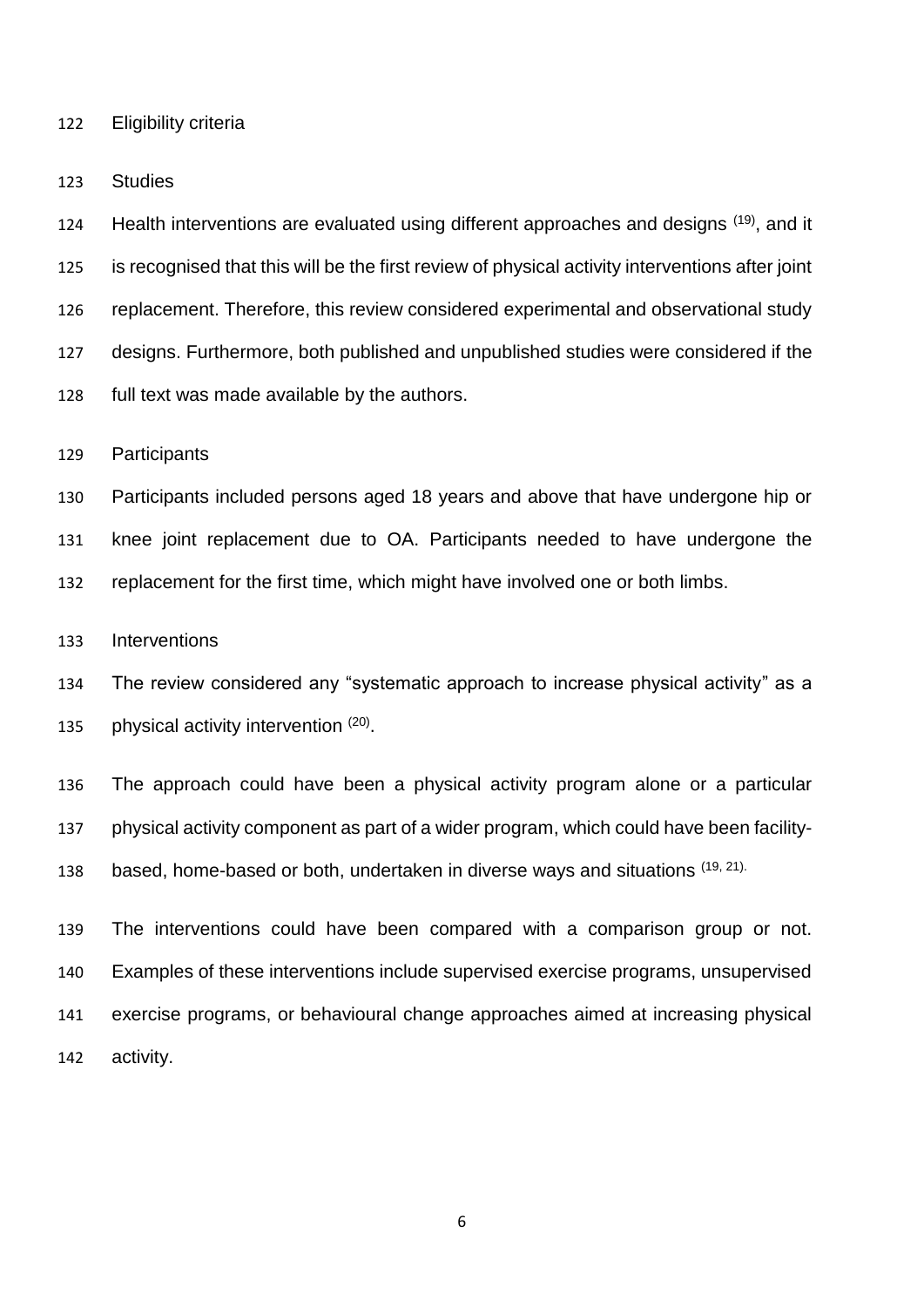Outcome measures

 Studies must have included either objective or self-reported measures of physical activity. Objective measures could include pedometers or accelerometers. Self- reported measures could include physical activity diary (PAD) or questionnaires such as International Physical Activity Questionnaire (I-PAQ).

Study selection

 Studies identified were downloaded to EndNote Web (Thomas Reuters), where the duplicates were removed. One reviewer screened the titles and abstracts of the identified studies based on the study eligibility criteria identified above before retrieving the full text, and further screening was carried out by the same reviewer. A second reviewer screened the identified studies before inclusion into the review. Disagreements were resolved by a third reviewer.

Data extraction

 A data extraction sheet (Appendix 3) from the Cochrane public health group was 157 adapted. (22)

 Two reviewers independently extracted the data from the included studies. Disagreements were resolved by consensus or, if needed, a third reviewer. The following data were extracted for this review: patient characteristics (age, gender, body mass index, duration post-replacement), type of joint affected (knee or hip), study design, sample size, description of interventions, description of control or comparator interventions, country and study results.

Methodological assessment of individual studies

 The Joanna Briggs Institute (JBI) critical appraisal tool for experimental studies was used for assessing the quality of studies included. The appraisal tool was developed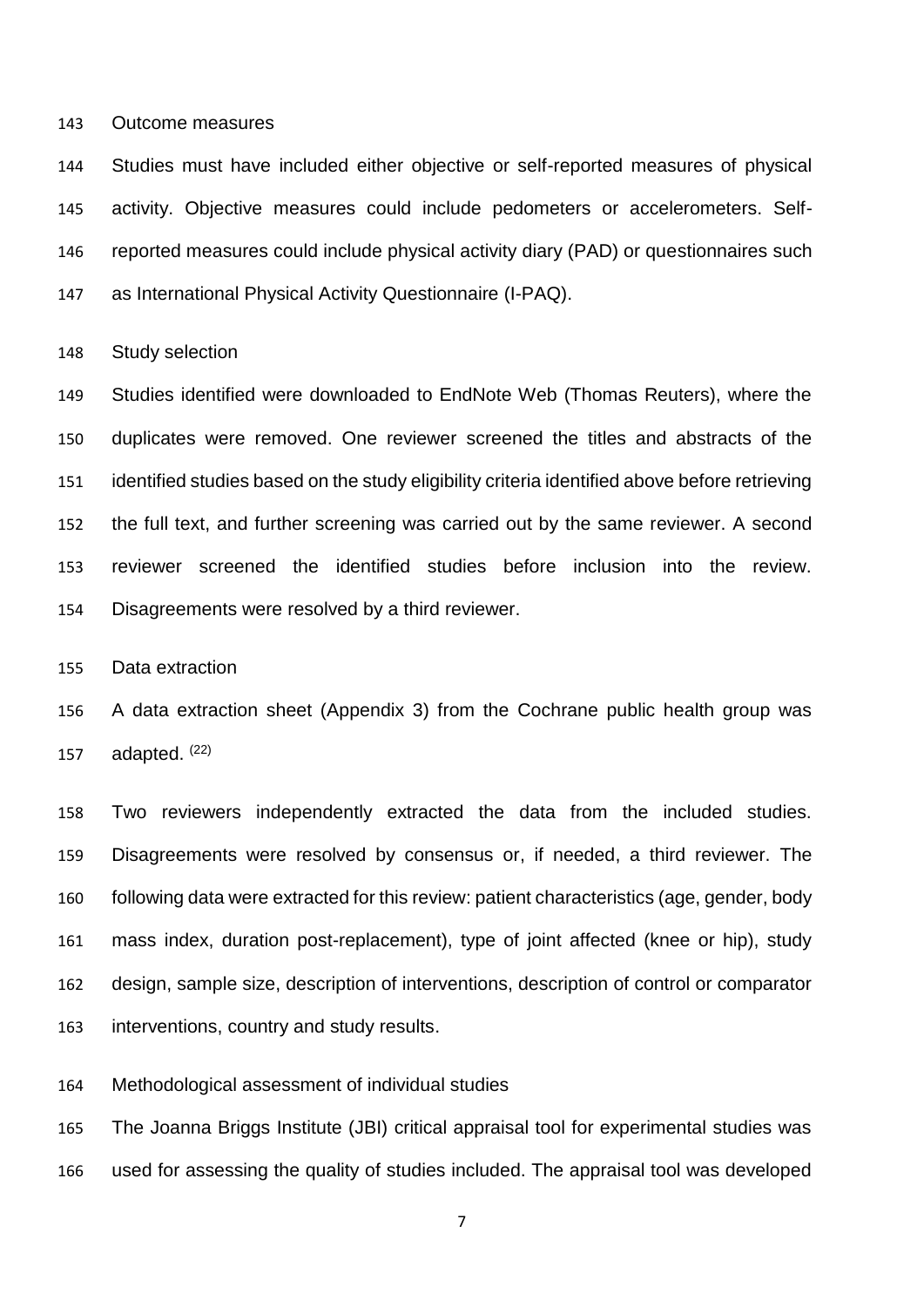for both randomised and quasi-randomised studies. The tool consists of 10 questions, which are presented in table 1.

 Two reviewers independently assessed the quality of the included studies. Disagreements were resolved by consensus and, where a consensus could not be reached, a third reviewer decided. The studies were graded as either having 'Yes', 172 'No' or 'Unclear' on each of the domains <sup>(23)</sup>. Grades of Recommendation, Assessment, Development and Evaluation (GRADE) approach (see table 2) was used to summarise the overall risk of bias assessment and other quality makers for the 175 studies included  $(24)$ .

Synthesis of results

 There was considerable heterogeneity in the study designs, interventions and outcome measures which precluded a meta-analysis being performed. Therefore, narrative syntheses of the included studies were presented.

 Based on the data presented in the original articles, we compared percentage or mean and standard deviation (SD) values in the intervention group with that of the control group. Further evaluations were carried out with the pre- and post-intervention values in both groups.

# **Results**

Study selection

 In total, 11873 studies were identified after searching the databases. 6186 duplicates were removed, and 5687 records were screened based on titles and abstracts. Full texts of 9 studies were retrieved where further screening was carried out. 7 studies finally met the inclusion criteria.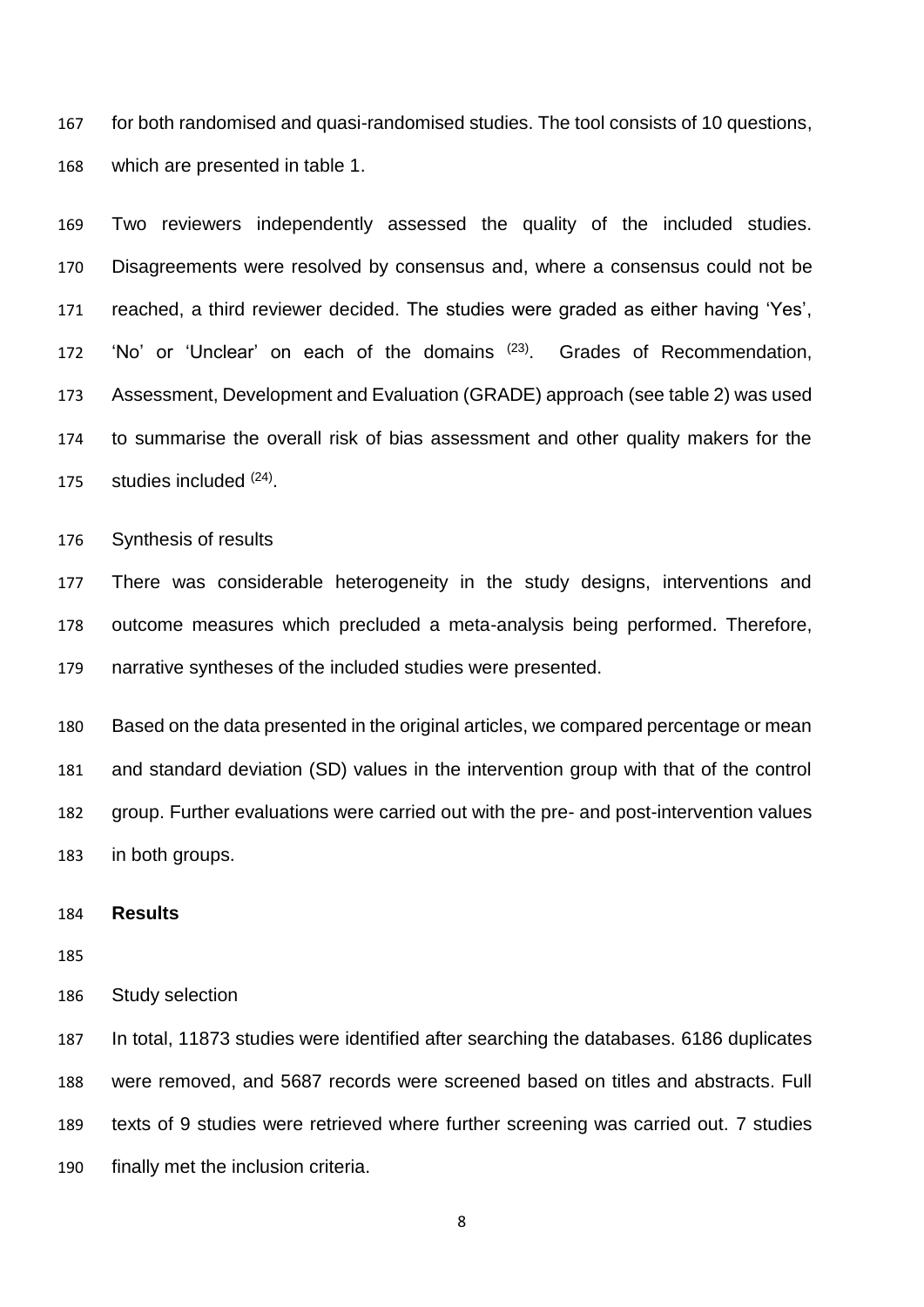Based on title and abstract screening, 2 other potential studies--one of which was a 192 conference abstract  $(25)$ , the other a PhD dissertation  $(26)$ -were identified, efforts were made to retrieve full texts of both but were not successful.. Two other studies that are 194 at the protocol stage were identified  $(27, 28)$  No relevant unpublished studies were obtained. See flow diagram in Figure 1.

Studies characteristics

Methods

 Morishima et al. (2014), Paxton et al. (2018), Van der Walt et al. (2018), Hoorntje et al. (2020) and Losina et al. (2018) conducted randomised controlled trials (RCTs) 200 which were delivered over 12, 12, 6, 24 and 24 week periods respectively  $(29-33)$ . Harnirattisai and Johnson (2005) used a longitudinal quasi-experimental study design with a control group to investigate the effectiveness of a behavioural change 203 intervention. The intervention lasted for 6 weeks  $(34)$ . Würth et al (2015) investigated alpine skiing using pre-test, post-test with a control group design which was delivered 205 over a period of 12 weeks  $(35)$ . All the studies were published in the English language.

Participants

 The included studies had 627 participants in total with about 51% being male. The ages of all the participants in the included studies range from 50 to 85 years. The main inclusion criterion for these studies was having undergone hip or knee joint replacement for OA.

Intervention

 There is variation in the physical activity interventions delivered within the included studies. The study conducted by Morishima et al., consisted of unsupervised walking at different intervals and levels of intensity. The intervention stipulated that the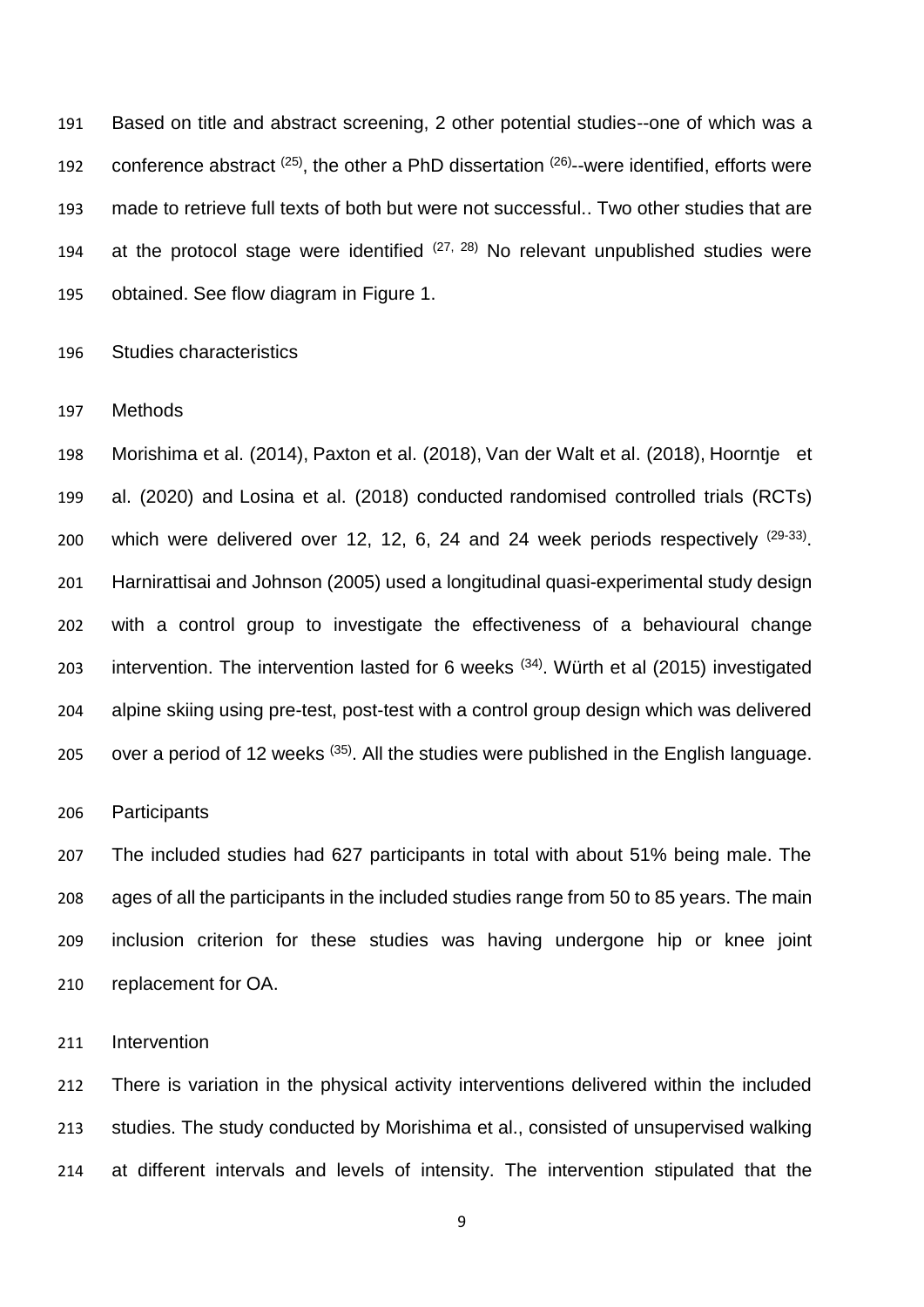215 participants walk for 5 or more sets of low-level intensity (40% of VO<sub>2</sub>max) followed by high level intensity (more than 70% but less than 85% VO2peak). These targets were reviewed by physical therapists every two weeks and when the targets were not met, 218 the therapists encouraged participants to increase their efforts <sup>(29)</sup>. The other four RCTs included in this study investigated the use of goal setting strategies with a 220 feedback component among individuals that had undergone joint replacement  $(30-33)$ . Harnirattisai and Johnson's study was based on social cognitive theory, which includes nurse-patient interaction regarding the success and failure of physical activity and exercise. Goals for physical activity and exercise were set between 1 to 2 weeks and 3 to 6 weeks postoperatively, and patients were encouraged to engage in physical activity and exercise according to their capability. Additionally, family members were educated on the importance of (and their role in) engaging in physical activity and exercise. Information prompts about physical activity and exercise regime were also provided in week 1 to 2 (get started) and in week 3 to 6 (get stronger) postoperatively  $(34)$   $(34)$ . The study conducted by Würth et al investigated alpine skiing. The participants 230 were divided into two groups, with one instructor per group  $(35)$ .

# Outcomes

 All the randomised control trial studies used an objective physical activity measure which was an accelerometer-based activity monitor. PAD and the short version of I- $\cdot$  PAQ  $(36)$ , which are self-report measures, were used in the other three included studies. Participants' QOL was explicitly reported in 3 of the included studies in our 236 review (31, 33, 35)

A tabulated description of the study characteristics is provided in Table 3.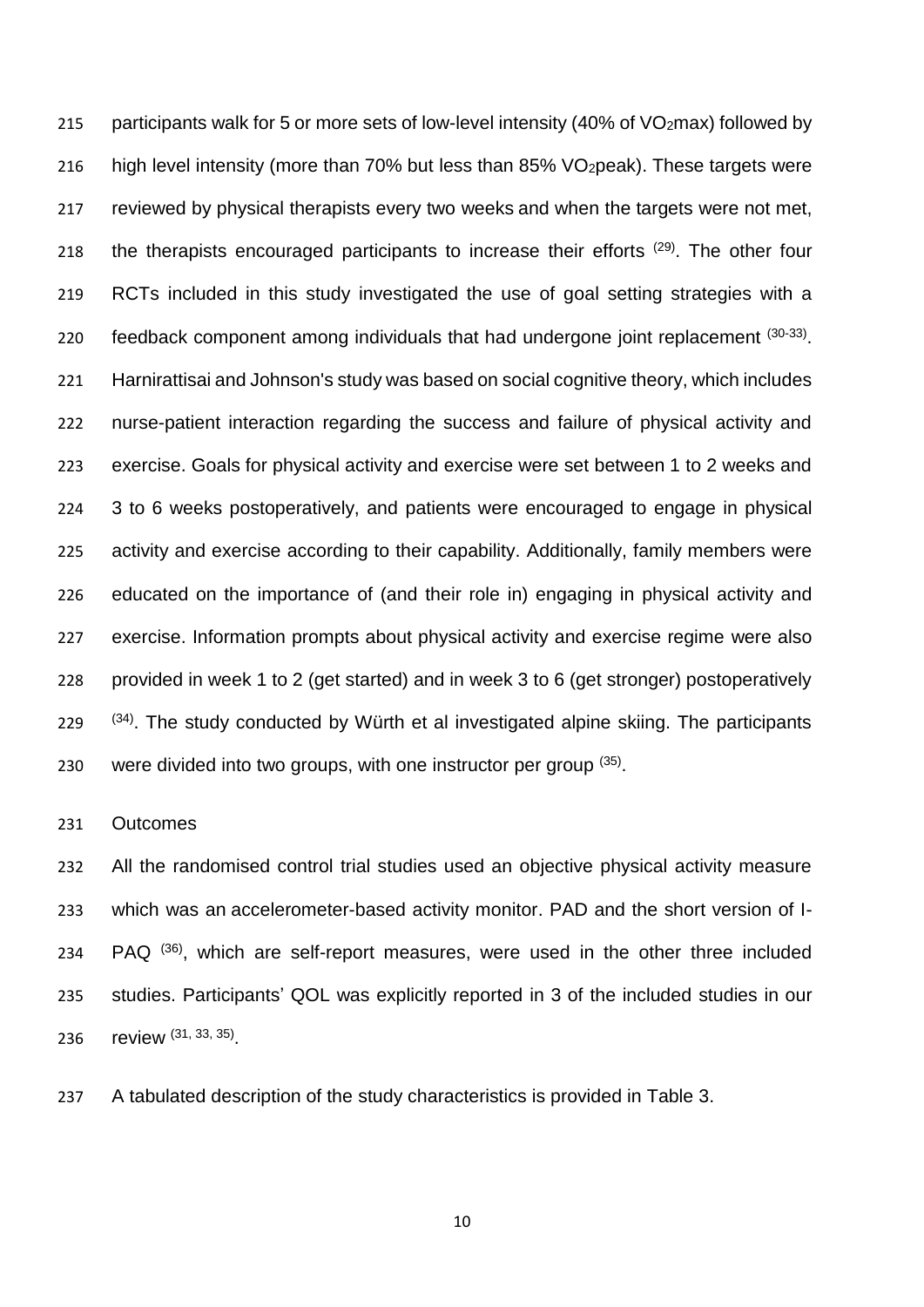Methodological quality assessment of individual studies

 The risk of bias and other quality markers for the individual studies are shown in Table 4. In three or more of the quality domains, all the studies scored "NO" with the exception of Van der Walt et al. study which scored only two "NO". Although it was reported as "NO", it was recognised that it was not possible to blind participants to the 243 treatment allocation. The possibility of attrition bias was higher in two studies  $(29, 35)$ . Data from the participants that withdrew from these studies were not included in the final analysis. The greatest methodological issue was the use of PAD to measure 246 change in physical activity by the two studies included  $(34, 35)$ . An overall quality assessment based on the GRADE approach showed that the level of evidence is low, 248 with most of the studies downgraded due to study design  $(24)$ .

Synthesis of results

 Table 5 shows the effects of the interventions on physical activity, QOL and any adverse events reported.

Self-reported physical activity

 Würth et al. (2015) and Harnirattisai and Johnson (2005) reported a positive effect 254 based on self-reported physical activity measures  $(34, 35)$ . Among the two studies, one study was based on a theoretical model (Bandura's social cognitive theory), and it was aimed at improving participants' self-efficacy. This was combined with an unsupervised exercise program. The study reported that a higher percentage (93%) of the participants in the intervention group walked 20 minutes daily, which is 259 significantly greater than that of the control group  $(46%)$   $(34)$ . In the other study, the participants undertook recreational alpine skiing. The greatest positive effect was recorded during the skiing days where the participants in the intervention group spent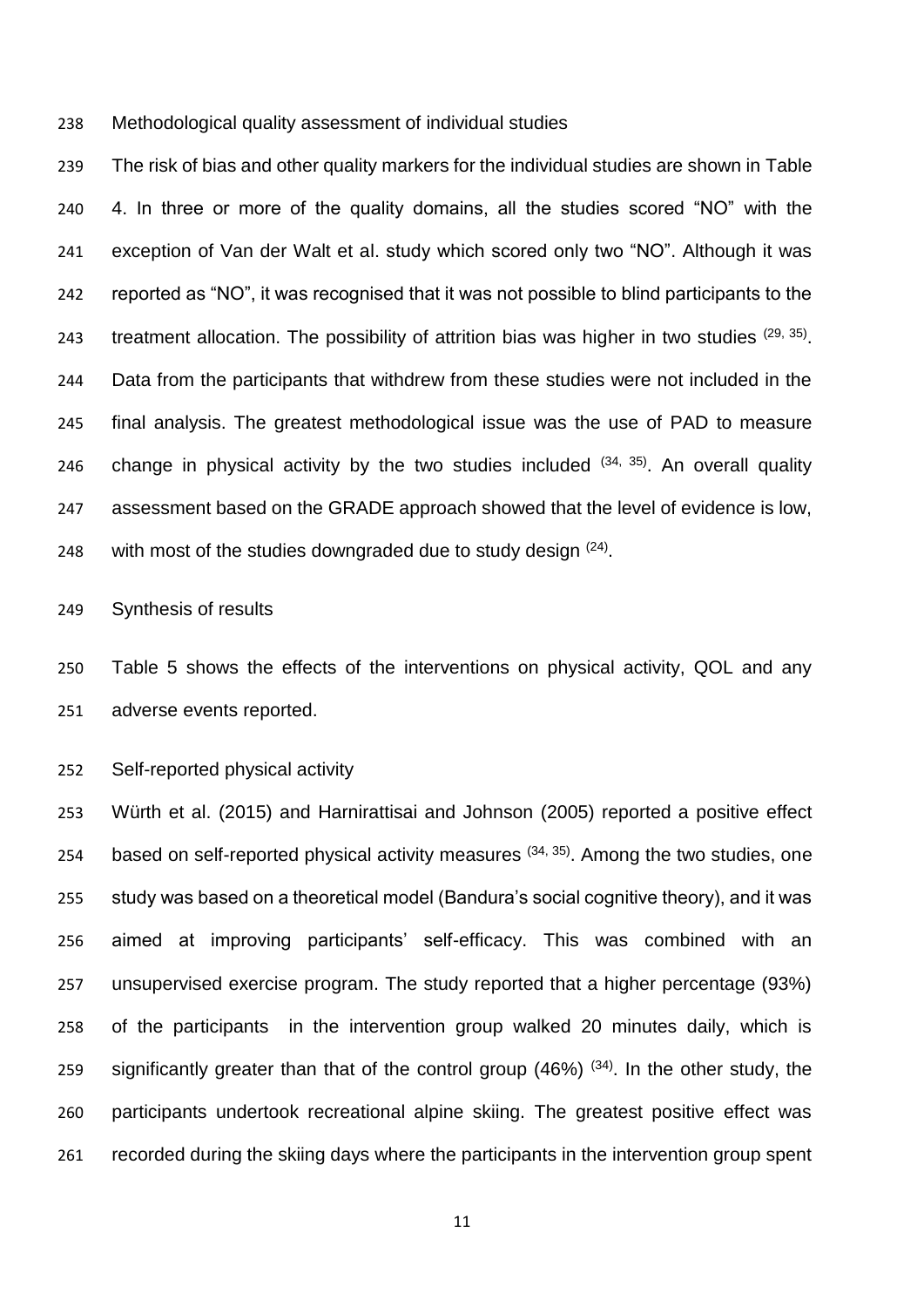more time being active (mean±SD: 122.3±32.4 minutes per day) compared to the control (mean±SD: 75.1±21.3 minutes per day). However, during other days when participants are not skiing, the difference between the two groups was minimal (mean±SD: intervention -48.8±25.1 minutes per day; control -44.6±27.2 minutes per  $\alpha$  day) (35). The intensity of contact and duration of intervention differs between the two studies.

# Objective measures of physical activity

 Morishima et al. (2014), implemented walking at a low intensity followed by high intensity. The study reported a non-significant effect in the overall total energy expenditure between the intervention and control group (Means±SE: Intervention- 13824±1495 (O2 ml/kg/wk); control -10258±1827 (O2 ml/kg/wk); p≥0.05). However, there was a significant difference in the time spent in fast (high intensity) interval 274 walking training between the two groups (Means $\pm$ SE: Intervention is 127 $\pm$ 18 minutes per week; control is 75±17. Van der Walt (2018) reported a significantly higher mean step count at all review points in the intervention group compared with the control group with a moderate size effect (Cohen's d 0.4-0.5). Losina et al. (2018), reported the weekly mean change of 39 (SD 11) minutes in the intervention arm compared to the control, and Paxton et al. (2018) reported that the intervention group recorded 20% 280 increase (baseline:  $5754 \pm 2714$ , post-intervention:  $6917 \pm 3445$ ) in daily step count following physical activity intervention, which was significantly higher compared to the 282 control group (baseline:  $5011 \pm 2038$ , post-intervention:  $5291 \pm 2298$ ).

Quality of life

284 One study used SF-36 to report participants' QOL  $(29)$ . The instrument has 8 domains  $(37)$ . The study reported a significant increase in only the vitality score of the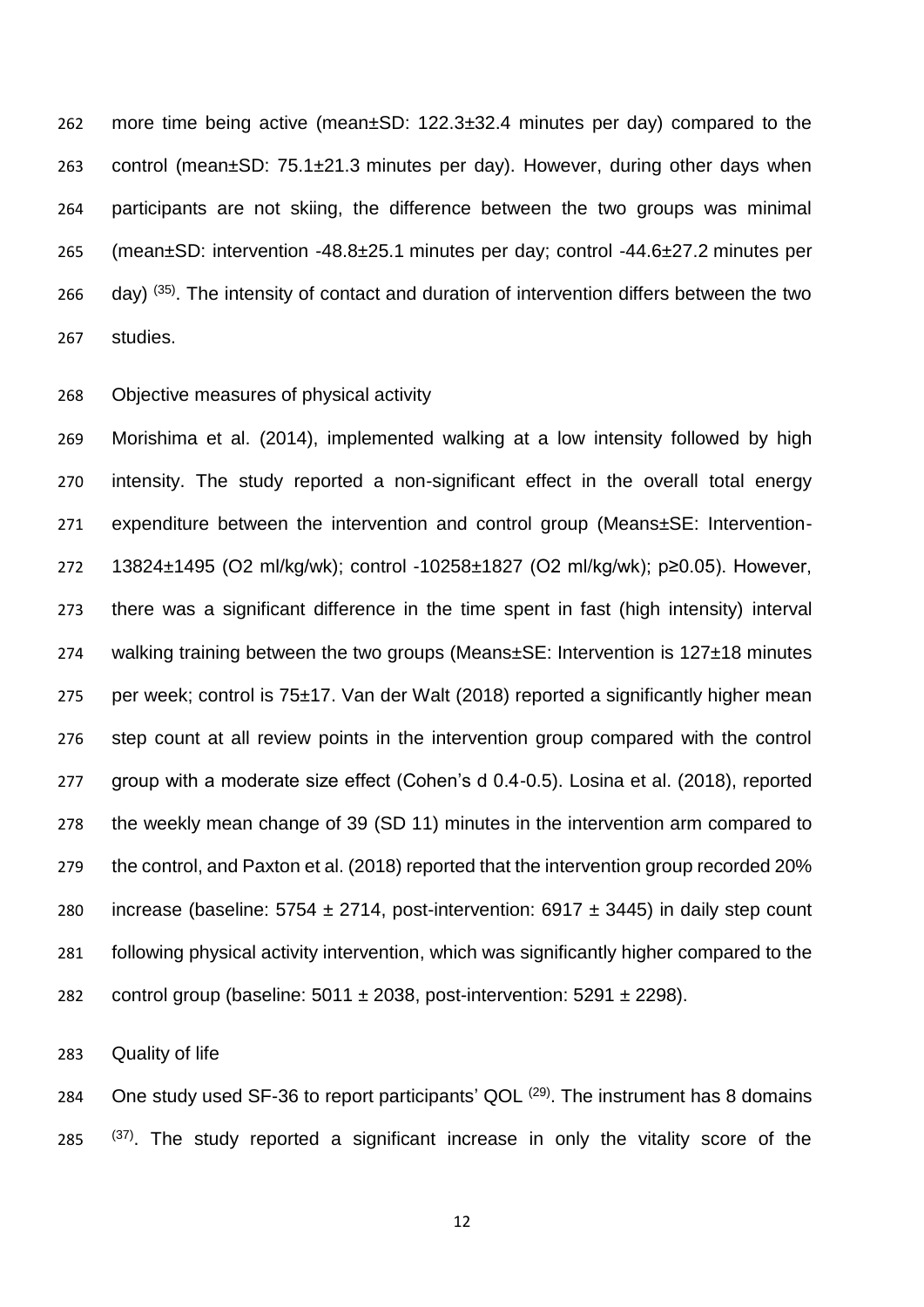286 intervention group (values changed from  $45\pm3$  to  $52\pm2$ ; p=0.005) but not in the control

287 group (values change from  $48\pm3$  to  $52\pm3$ ; p=0.19) <sup>(29)</sup>.

Adverse events

289 All the studies reported no adverse events related to the interventions  $(29-35)$ .

**Discussion**

 The evidence supporting the need for physical activity interventions after joint 293 replacement is overwhelming  $(9, 11)$ . However, within the literature, few studies have investigated physical activity interventions after hip or knee joint replacement due to OA.

 To the best of our knowledge, this is the first systematic review to evaluate the changes in physical activity and QOL following physical activity interventions among OA patients that have undergone hip or knee joint replacement. Of the 11873 studies 299 screened, only 7 studies were included (29-35).

Summary of evidence

 The present review provides low quality evidence (based on GRADE approach) for the effectiveness of physical activity interventions after hip or knee joint replacement due to OA.

Types of intervention

 To increase participants' physical activity, all the studies implemented unsupervised, specified programs. Although, most of the included studies make use of different motivational strategies to enable participants to attain set goals (such as number of steps per day) as part of the intervention, only one study explicitly based its 309 intervention on a well-researched behavioural change model  $(34)$ . This study used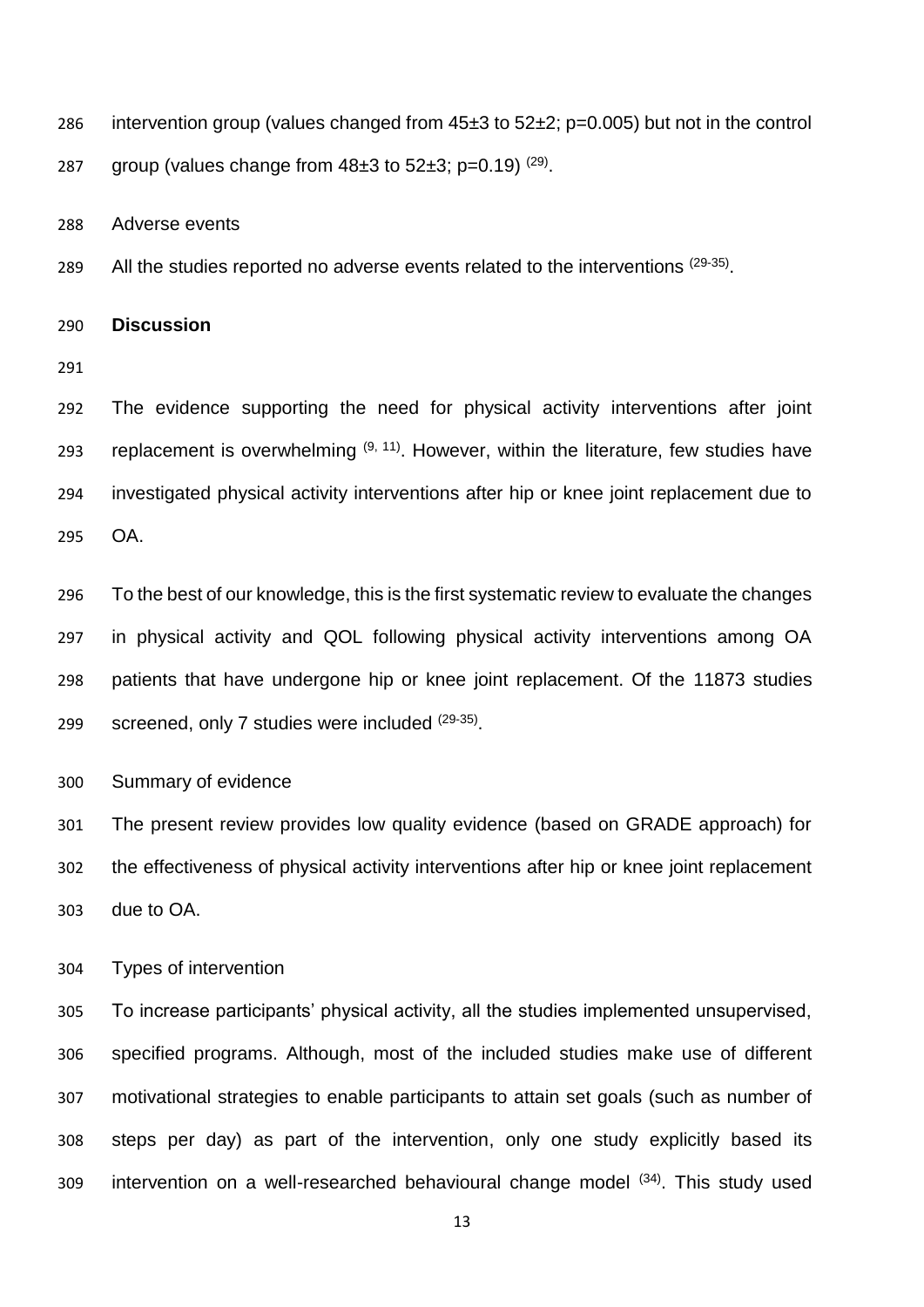motivational strategies, which are based on social cognitive theory, to improve participants' self-efficacy. Mastery experience, verbal persuasion, family support and specifying the outcome expectations are components of the effective program that shaped participants' self-efficacy and outcome expectation, thereby bringing about the desired change.

 Theoretical frameworks provide the basis for explaining how an intervention can influence a behaviour (such as physical activity) and the probable pathway for the 317 change in the behaviour  $(38,39,40)$ . They can also inform the design, development and 318 execution of physical activity interventions  $(40,41)$ . Therefore, interventions aimed at increasing physical activity after joint replacement should be guided by theoretical frameworks.

 The interventions differ in frequency, intensity and duration, which might have been affected by the length of time since joint replacements. For instance, in one of the studies  $(34)$ , the participants were recruited 4 days postoperatively, while in two other studies  $(29,35)$ , the interventions were delivered to participants who had their joint replaced up to 15 years previously. Therefore, there is a lack of sufficient evidence to reliably state which delivery approach is more successful. The interventions were delivered for no more than 24 weeks with less contact between the participants and providers. For advancement into clinical practice, investigation should be conducted on the effectiveness of supervised versus unsupervised interventions as well as the cost and benefits associated with these interventions.

Physical activity measurement and methodology

 There is lack of agreement on the research methodology particularly with regards to 333 physical activity measurement. In two studies  $(34,35)$ , an important shortcoming was the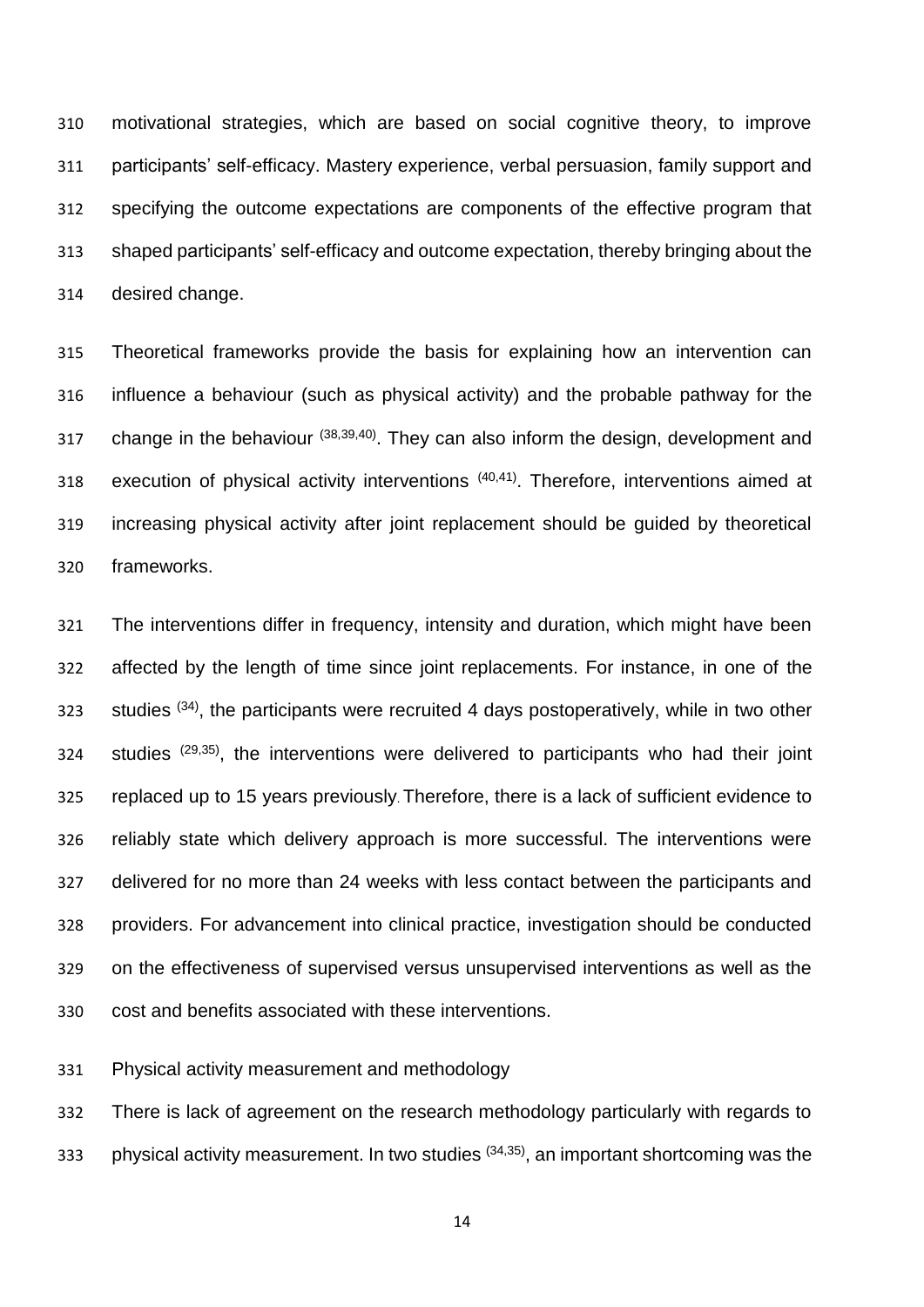use of self-reported minutes of physical activity which might not capture the four 335 domains of physical activity (domestic, transportation, leisure and occupation)  $(42,43)$ . The use of validated physical activity measures may provide detailed information 337 across physical activity domains  $(42)$ .

 The use of objective physical activity measures, which could include wearing portable devices such as accelerometers, provide a possible way for individuals to self-monitor behavioural change and physical activity daily. An additional advantage that may be derived from integrating self-monitoring and wearable devices is an improvement in the evaluation of interventions that require less contact and in areas that are remote. Five of the included studies in the present review did make use of this methodology. However, these devices can be costly, requiring proper infrastructure for gathering and 345 analysing the data  $(44)$ .

 The included studies in the current review did not follow up on the interventions delivered beyond 6 months. For precise quantification of health outcomes and cost- effectiveness, previous epidemiological modelling studies recommend that evaluation 349 of outcome should persist beyond five years  $(45)$ . However, study attrition and limited funding make it challenging in practice for outcomes to be measured over a prolonged follow-up.

 There is need for a consensus in the measurement of physical activity interventions after joint replacement and length of follow-up.

Effectiveness of physical activity interventions post-replacement

 The present review identified a significant increase based on self-reported measure (PAD) in participants' physical activity. Among the two studies that used this measure, Harnirattisai and Johnson (2005) reported that a significant percentage of the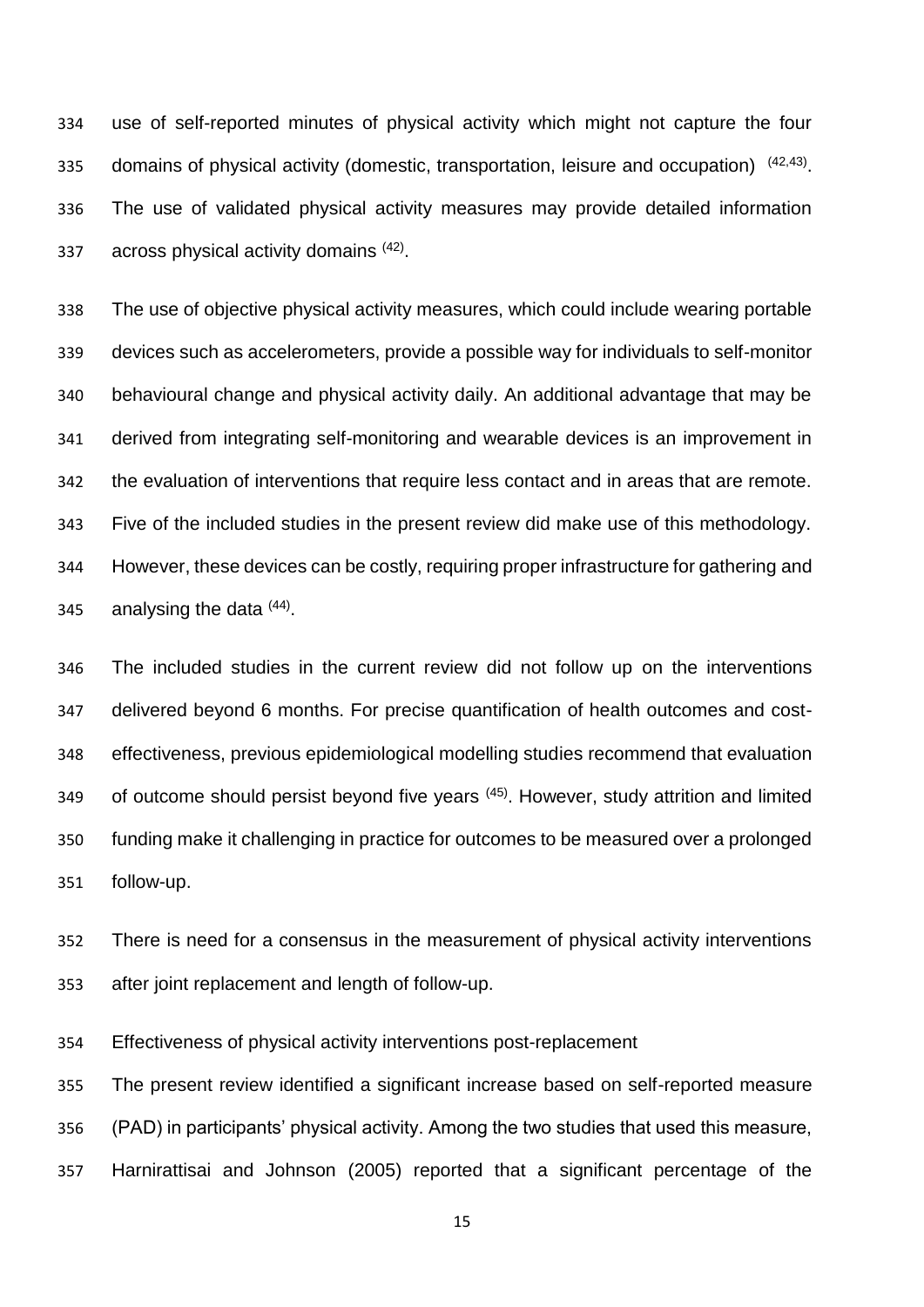participants in the intervention group (93%) were physically active, and this number is 359 higher when compared with the control participants  $(46%)^{(34)}$ . In the other study, the greatest positive effect was recorded during the skiing days on which the participants in the intervention group spent more time active (mean±SD: 122.3±32.4 minutes per day) when compared to the control (mean±SD: 75.1±21.3 minutes per day). However, during other days, when participants were not skiing, the difference between the two groups was minimal (mean±SD: intervention is 48.8±25.1 minutes per day; control is  $44.6\pm 27.2$  minutes per day) (35). Müller and Khoo (2014) reported a significant physical activity increase, based on self-reported measures of respective physical activity interventions, for older adults included within their review. This is comparable to our findings.

 Small to moderate significant change in physical activity levels were reported in all studies that objectively assessed physical activity interventions following joint 371 replacement (29-33). These studies used accelerometer-based activity monitors to quantify participants' physical activity. For example, following an unsupervised, tailored exercise program, a non-significant difference in total energy expenditure could be seen between the intervention (means±SE: 13824±1495-O2 ml/kg/wk) and control group (means±SE: 10258±1827 -O2 ml/kg/wk). However, the time spent in fast walking by the intervention group (22 minutes per week) was significantly different from that of the control group (10 minutes per week)  $(29)$ . Two previous studies using a similar training program reported that adults without any joint replacement spent 22 379 to 27 minutes of fast walking time per day  $(46, 47)$ . Among sedentary individuals, 16 minutes per day of fast interval walking training has been reported to confer 381 cardiovascular benefits (48). Another included study within our review reported weekly 382 mean change of 39 (SD 11) minutes  $(33)$ .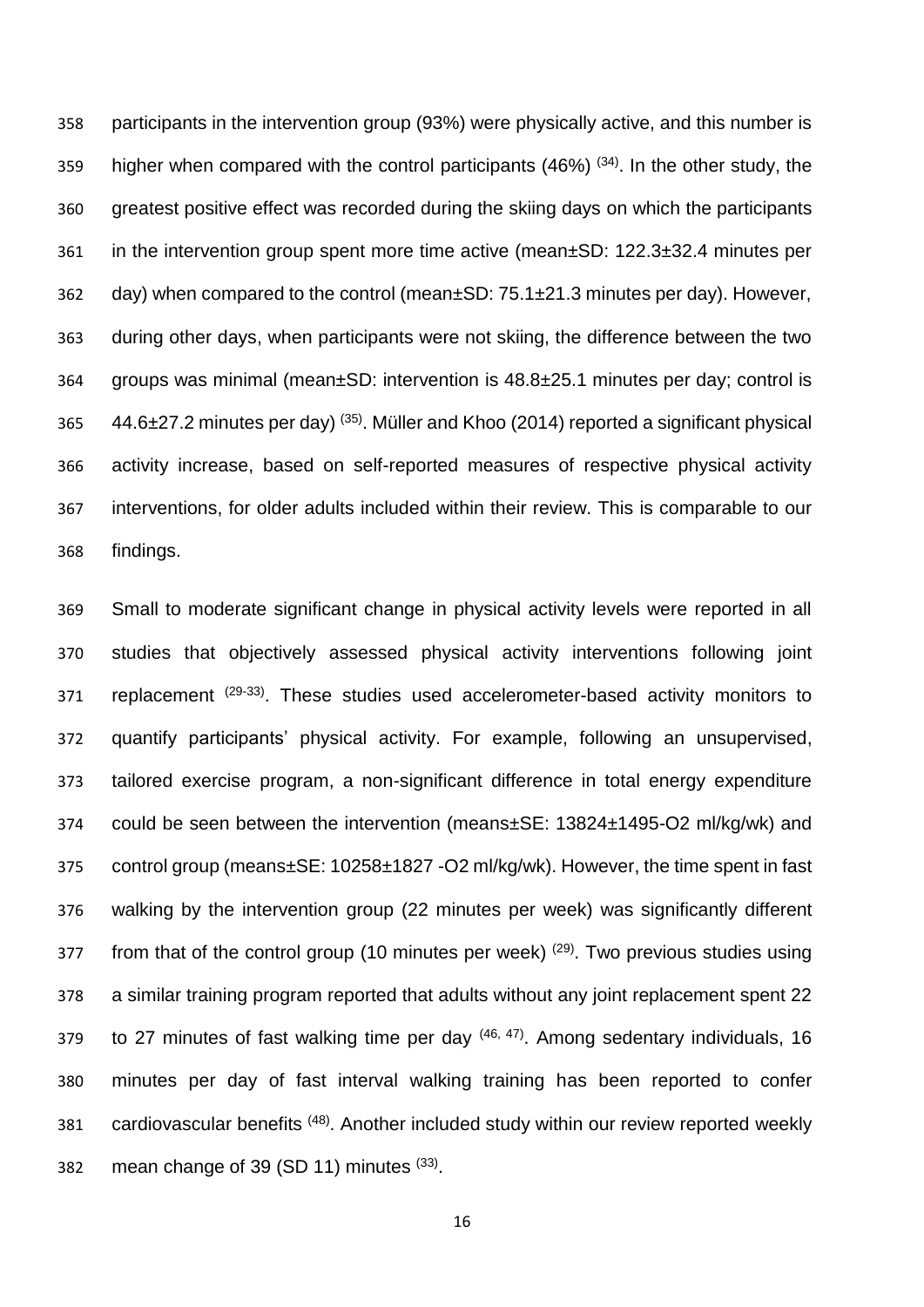Quality of life

 Physical activity interventions have been reported to improve the QOL of sedentary 385 older adults <sup>(49)</sup>. Within the present review, three studies measured participants' QOL 386 using SF-36  $(29)$  and EuroQol-5D  $(31, 33)$ . One study reported a significant increase in 387 the vitality score of the intervention group  $(29)$ . Future physical activity intervention studies among OA patients post-replacement should consider including QOL measures to explore such improvements.

Adverse events

 All the studies included in our review recorded no adverse events. Most experts recommend avoidance of high impact loading activities due to safety concerns. However, regardless of the potential consequences, patients do engage in such 394 activities <sup>(50)</sup>. Therefore, rather than being dissuaded from engaging in such activities, patients should be individually assessed and made aware of the potential 396 consequences <sup>(50)</sup>. This could help in promoting physically active lifestyles post-joint replacement.

Limitations of the included studies

 The sample size of one of the included studies was small. Small sample size causes statistical analyses to be underpowered and can negatively affect the results of a study 401 by obscuring the true effect  $(51)$ . This could make the findings of studies with low 402 statistical power unreliable  $(51)$ .

403 Most of the participants were recruited from a particular cultural  $(29, 34)$  or social group  $(35)$ , which may affect the external validity of interventions investigated.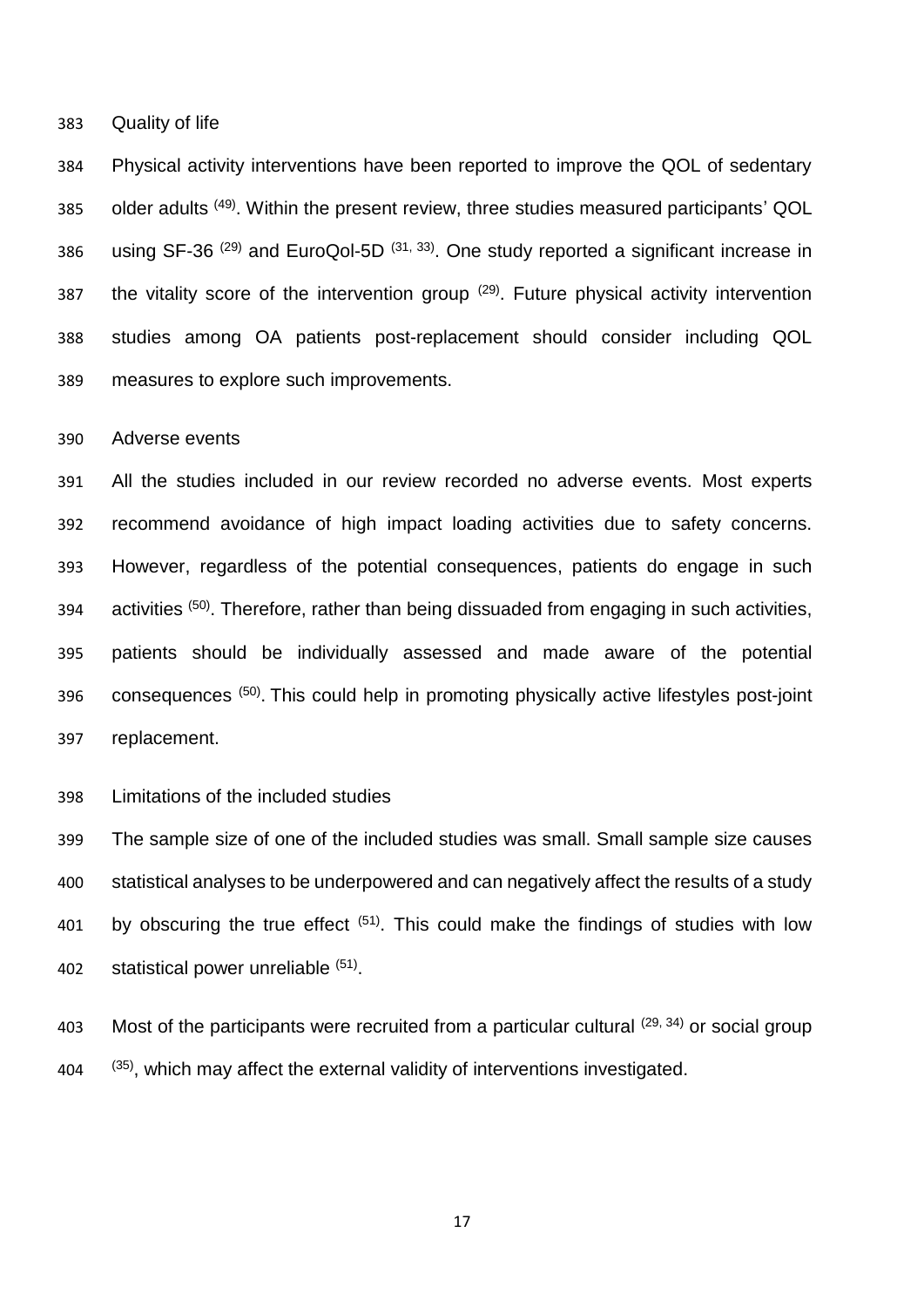405 Changes to physical activity behaviour can be lost over a period of time  $(52)$  and none of the studies followed up on the interventions beyond 6 months. So, it is unclear whether the findings of those studies can be maintained over a long period of time.

Limitations of the review

 Even though we hold the view that a thorough search was conducted, the present review includes only studies that are reported in English, and our search was limited to electronic databases. So, given the possible existence of other studies reported in different languages as well as those in the grey literature, the findings of the present review need to be interpreted with caution.

 Furthermore, the results of this review may have a limited generalizability to the whole of OA-patients post-replacement in different clinical settings due to the small sample size.

### **Conclusion**

Implication for practice

 Painful lower-limb OA is associated with physical disability, which is a significant risk factor for CVD and increased mortality. The use of joint replacements for end–stage OA is largely successful for relieving pain and improving function. However, in terms of physical activity, there is evidence that patients do not increase their physical activity following total knee/hip replacement and do not meet the recommended physical activity guidelines for health. Therefore, promoting physical activity in this group is an important health goal.

 Additionally, there is a lack of high-quality evidence relating to physical activity interventions among OA patients following hip or knee replacement. However, the low-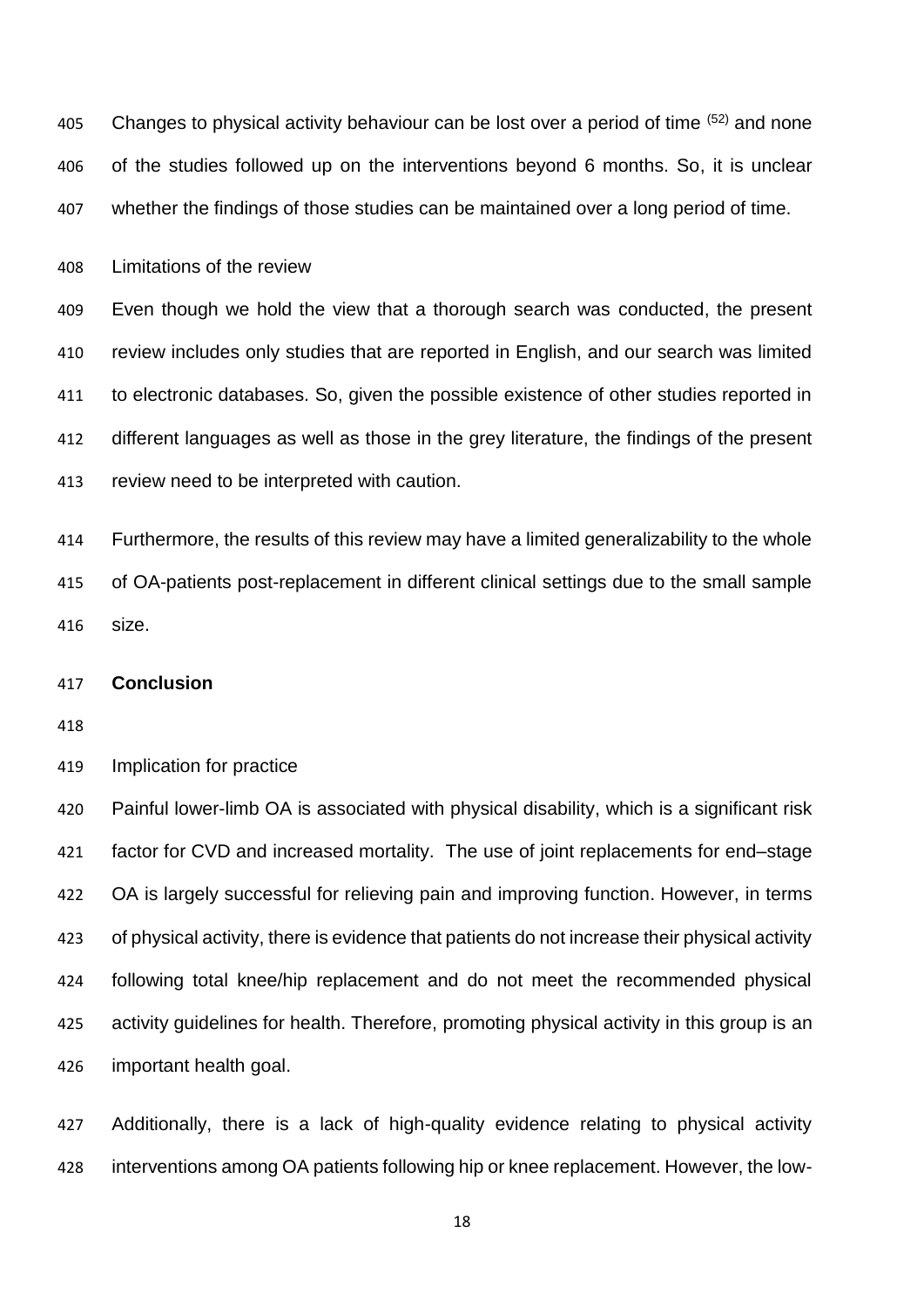quality evidence available suggests that physical activity interventions resulted in an increase in physical activity levels of OA patients, which in turn may potentially lead to health benefits. Moreover, these interventions may be safe among this population as there were no reported cases of adverse events.

Implication for research

 The potential benefits presented within this review need further investigations. Most of the physical activity interventions were not based on behavioural change models. Interventions that are based on theoretical models have been reported to be more 437 successful in influencing physical activity behaviour  $(15)$ . The included studies were of poor methodological quality. Moreover, most of the outcome measures used have poor reliability and are not validated among arthroplasty populations. Future studies- -such as high quality, large-scale, randomised, controlled trials--should consider 441 addressing these issues. We have also identified two randomised, controlled trials  $(27, 441)$   $28)$  that are at the protocol stage which could add credence to the evidence regarding effective physical activity interventions.

# **Funding**

This project is not funded.

#### **Conflict of interest**

None declared

# **Author Contributions**

Timothy Ishaku and Michelle Hall were involved in the conception and design of the study.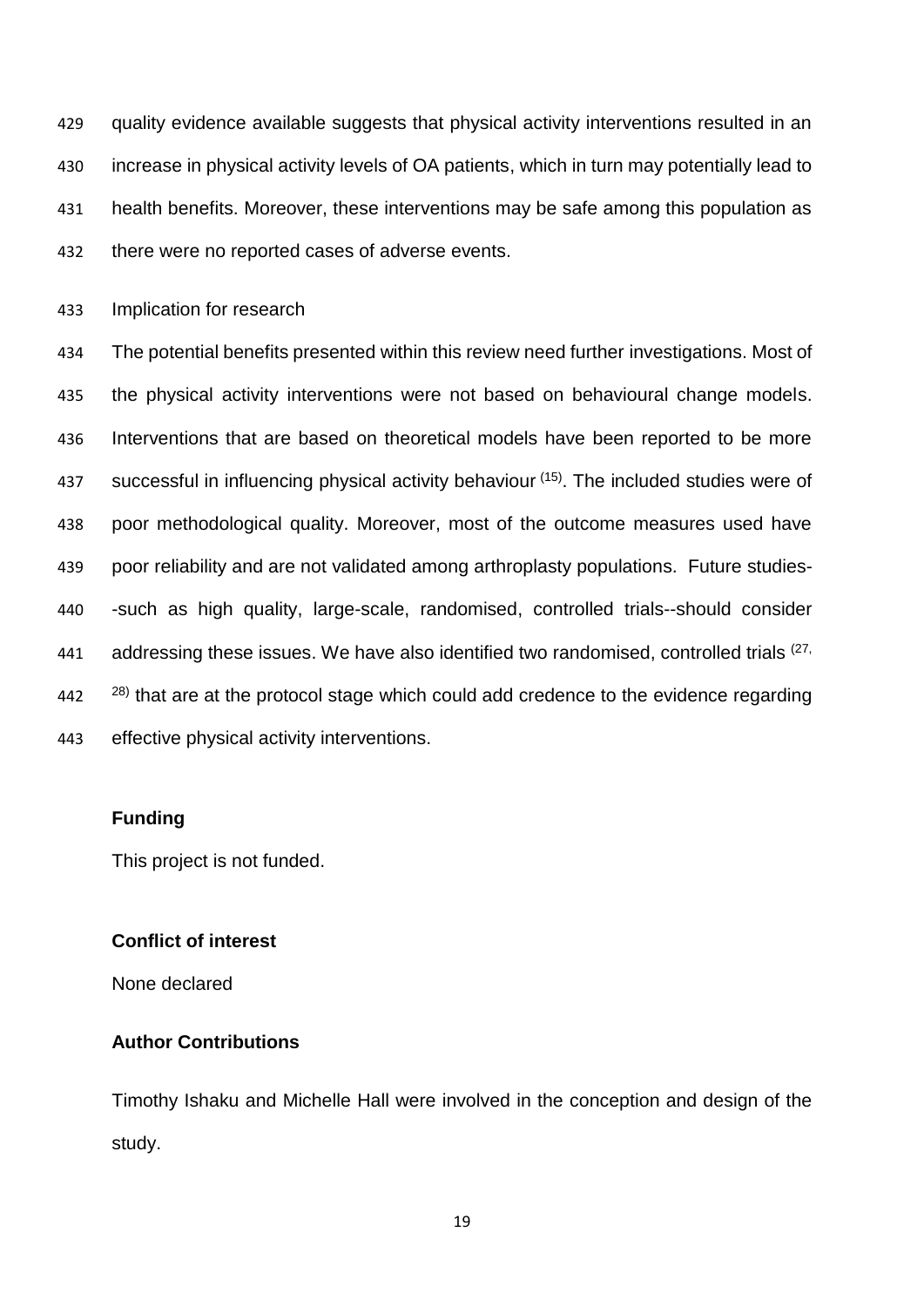Timothy Ishaku, Shi-Mah Min and Michelle Hall were involved in the acquisition, analysis and interpretation of data. Also, all the authors were involved in the drafting of the article and the final approval of the version to be submitted.

# **References**

Papers of particular interest, published recently, have been

highlighted as:

- Of importance
	- 1. Carr AJ, Robertsson O, Graves S, Price AJ, Arden NK, Judge A, et al. Knee replacement. The Lancet. 2012;379(9823):1331-40. doi:http://dx.doi.org/10.1016/S0140-6736(11)60752-6
	- 2. Felson DT, Lawrence RC, Hochberg MC, McAlindon T, Dieppe PA, Minor MA, et al. Osteoarthritis: New Insights. Part 2: Treatment Approaches. Annals of Internal Medicine. 2000;133(9):726-37. doi:10.7326/0003-4819-133-9- 200011070-00015
	- 3. National Joint Registry. Joint replacement statistics [online] 2014. Available from: [http://www.njrcentre.org.uk/njrcentre/Patients/Jointreplacementstatistics/tabid/](http://www.njrcentre.org.uk/njrcentre/Patients/Jointreplacementstatistics/tabid/99/Default.aspx) [99/Default.aspx.](http://www.njrcentre.org.uk/njrcentre/Patients/Jointreplacementstatistics/tabid/99/Default.aspx) [Accessed 09 August, 2016.]
	- 4. Culliford D, Maskell J, Judge A, Cooper C, Prieto-Alhambra D, Arden NK. and COASt Study Group. Future projections of total hip and knee arthroplasty in the UK: results from the UK Clinical Practice Research Datalink. Osteoarthritis and Cartilage. 2015; 23(4), 594- 600.http://dx.doi.org/10.1016/j.joca.2014.12.022#
	- 5. March LM, Cross MJ, Lapsley H, Brnabic AJM, Tribe KL, Bachmeier CJM, et al. Outcomes after hip or knee replacement surgery for osteoarthritis. A prospective cohort study comparing patients' quality of life before and after surgery with age-related population norms. Medical Journal of Australia. 1999;171(5):235-8.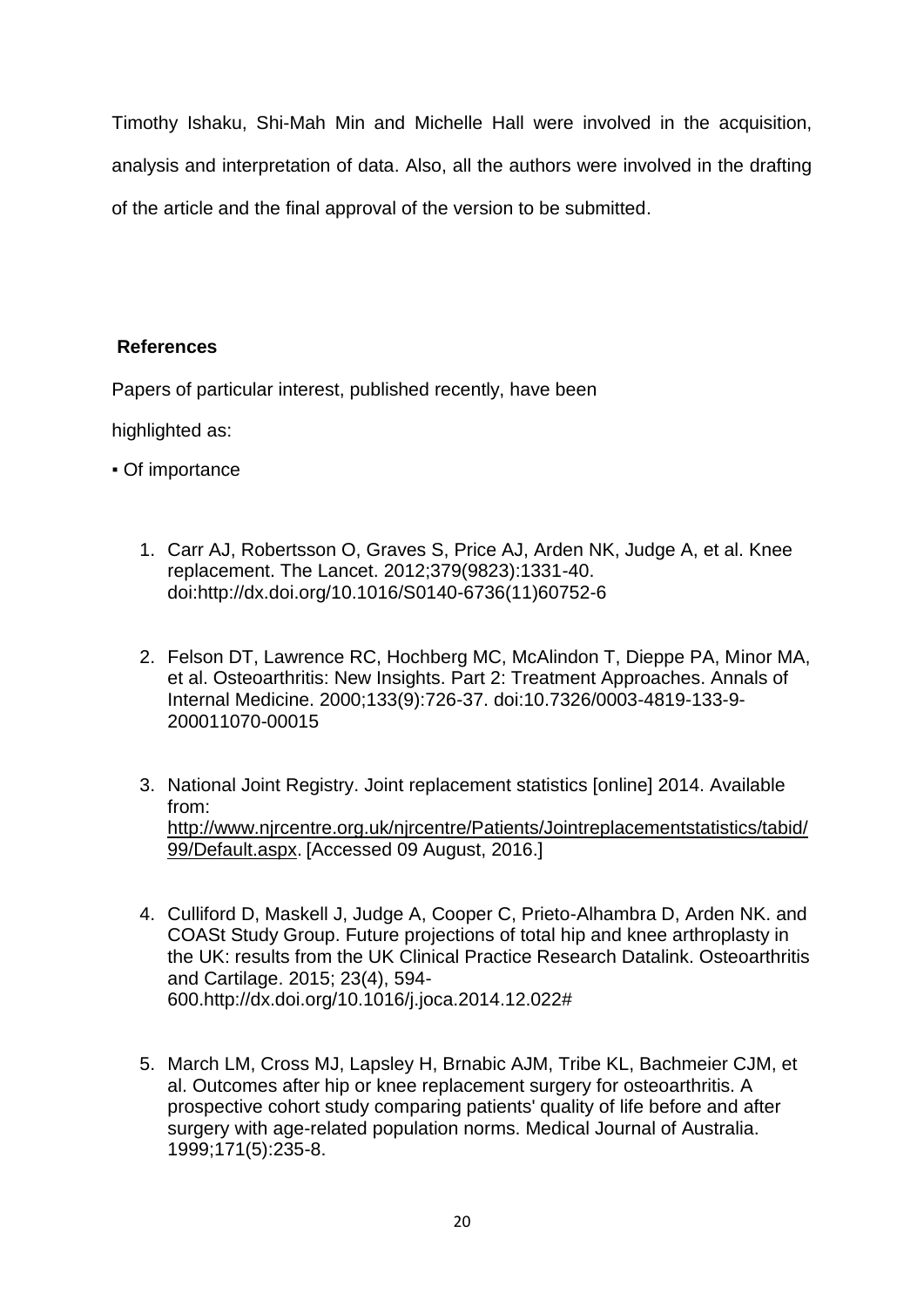- 6. Bourne RB, Chesworth BM, Davis AM, Mahomed NN, Charron KD. Patient satisfaction after total knee arthroplasty: who is satisfied and who is not? Clinical Orthopaedics & Related Research. 2010;468(1):57-63. doi:10.1007/s11999-009-1119-9
- 7. Hamilton DF, Lane JV, Gaston P, Patton JT, MacDonald D, Simpson AHRW, et al. What determines patient satisfaction with surgery? A prospective cohort study of 4709 patients following total joint replacement. BMJ Open. 2013;3(4). doi:10.1136/bmjopen-2012-002525
- 8. Lützner C, Beyer F, Kirschner S, Lützner J. How Much Improvement in Patient Activity Can Be Expected After TKA? Orthopedics. 2016;39(3):S18- S23. doi: 10.3928/01477447-20160509-15.
- **9.** ▪Paxton RJ, Melanson EL, Stevens-Lapsley JE, Christiansen CL. Physical activity after total knee arthroplasty: A critical review. World Journal of Orthopedics. 2015;6(8):614-22. doi:10.5312/wjo.v6.i8.614. **This review gives an overview into the whole issues with post-knee replacement including variability in the outcomes measures used to measure physical activity post-knee repalcement.**
- 10.▪ Kahn TL, Schwarzkopf R. Does Total Knee Arthroplasty Affect Physical Activity Levels? Data from the Osteoarthritis Initiative. The Journal of Arthroplasty. 2015;30(9):1521-5. doi:http://dx.doi.org/10.1016/j.arth.2015.03.016. **This decribes the degree people are not meeting the physical activity guidleines post-joint replacment.**
- 11.Smith TO, Latham S, Maskrey V, Blyth A. Patients' perceptions of physical activity before and after joint replacement: a systematic review with metaethnographic analysis. Postgraduate Medical Journal. 2015;91(1079):483-91. doi:10.1136/postgradmedj-2015-133507
- 12.Kuster MS. Exercise recommendations after total joint replacement. Sports medicine. 2002;32(7), pp.433-445.
- 13.Warburton DE, Nicol CW, Bredin SS. Health benefits of physical activity: the evidence. Canadian Medical Association Journal. 2006;174. doi:10.1503/cmaj.051351
- 14.Kluzek S, Sanchez-Santos MT, Leyland KM, Judge A, Spector TD, Hart D, et al. Painful knee but not hand osteoarthritis is an independent predictor of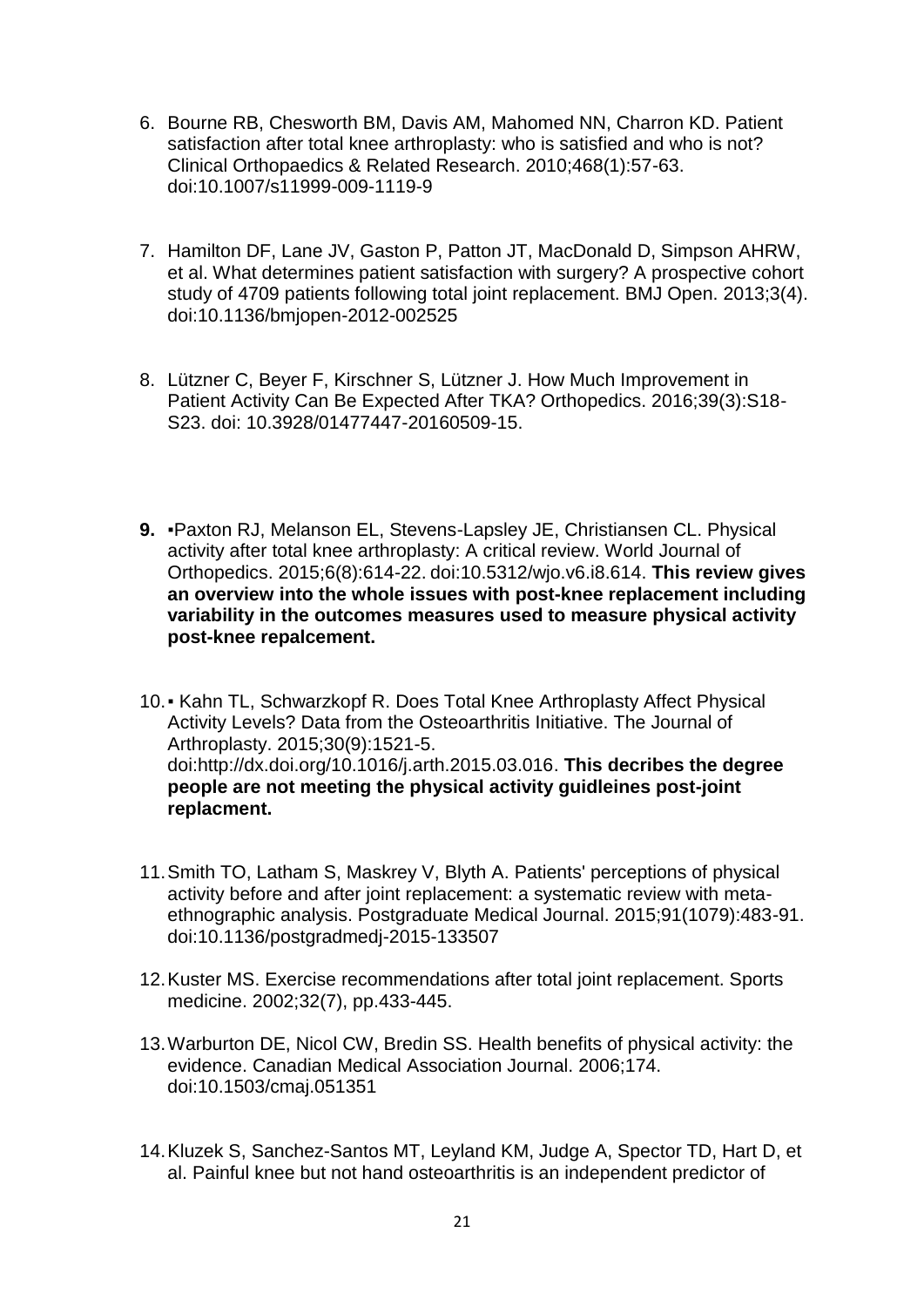mortality over 23 years follow-up of a population-based cohort of middle-aged women. Annals of the Rheumatic Diseases. 2015. doi:10.1136/annrheumdis-2015-208056

- 15.▪Buchan DS, Ollis S, Thomas NE, Baker JS. Physical Activity Behaviour: An Overview of Current and Emergent Theoretical Practices. Journal of Obesity. 2012;2012:11. doi:10.1155/2012/546459. **This review summarises behavioural change models and highlited the need for physical activity interventions to be guided by these models.**
- 16.Müller AM, Khoo S. Non-face-to-face physical activity interventions in older adults: a systematic review. International Journal of Behavioral Nutrition and Physical Activity. 2014;11(1):1-12. doi:10.1186/1479-5868-11-35
- 17.Williamson W, Kluzek S, Roberts N, Richards J, Arden N, Leeson P, et al. Behavioural physical activity interventions in participants with lower-limb osteoarthritis: a systematic review with meta-analysis. BMJ Open. 2015;5(8). doi:10.1136/bmjopen-2015-007642
- 18.Moher D, Liberati A, Tetzlaff J, Altman DG. Preferred reporting items for systematic reviews and meta-analyses: the PRISMA statement. Annals of internal medicine. 2009;151(4):264-9. doi:10.7326/0003-4819-151-4- 200908180-00135
- 19.Baker PRA, Francis DP, Soares J, Weightman AL, Foster C. Community wide interventions for increasing physical activity. The Cochrane database of systematic reviews. 2015. doi: 10.1002/14651858.CD008366.pub2.
- 20.World Health Organisation. Review of best practice in interventions to promote physical activity in developing countries. 2008. Switzerland: WHO Press.
- 21.Freak-Poli RL, Cumpston M, Peeters A, Clemes SA. Workplace pedometer interventions for increasing physical activity. The Cochrane database of systematic reviews. 2013. doi: 10.1002/14651858.CD009209.pub2.
- 22.Cochrane Public Health Group. Data extraction and assessment template 2011. The Cochrane library.
- 23.The Joanna Briggs Institute. Joanna Briggs Institute reviewers' manual. The Joanna Briggs Institute Adelaide; 2014.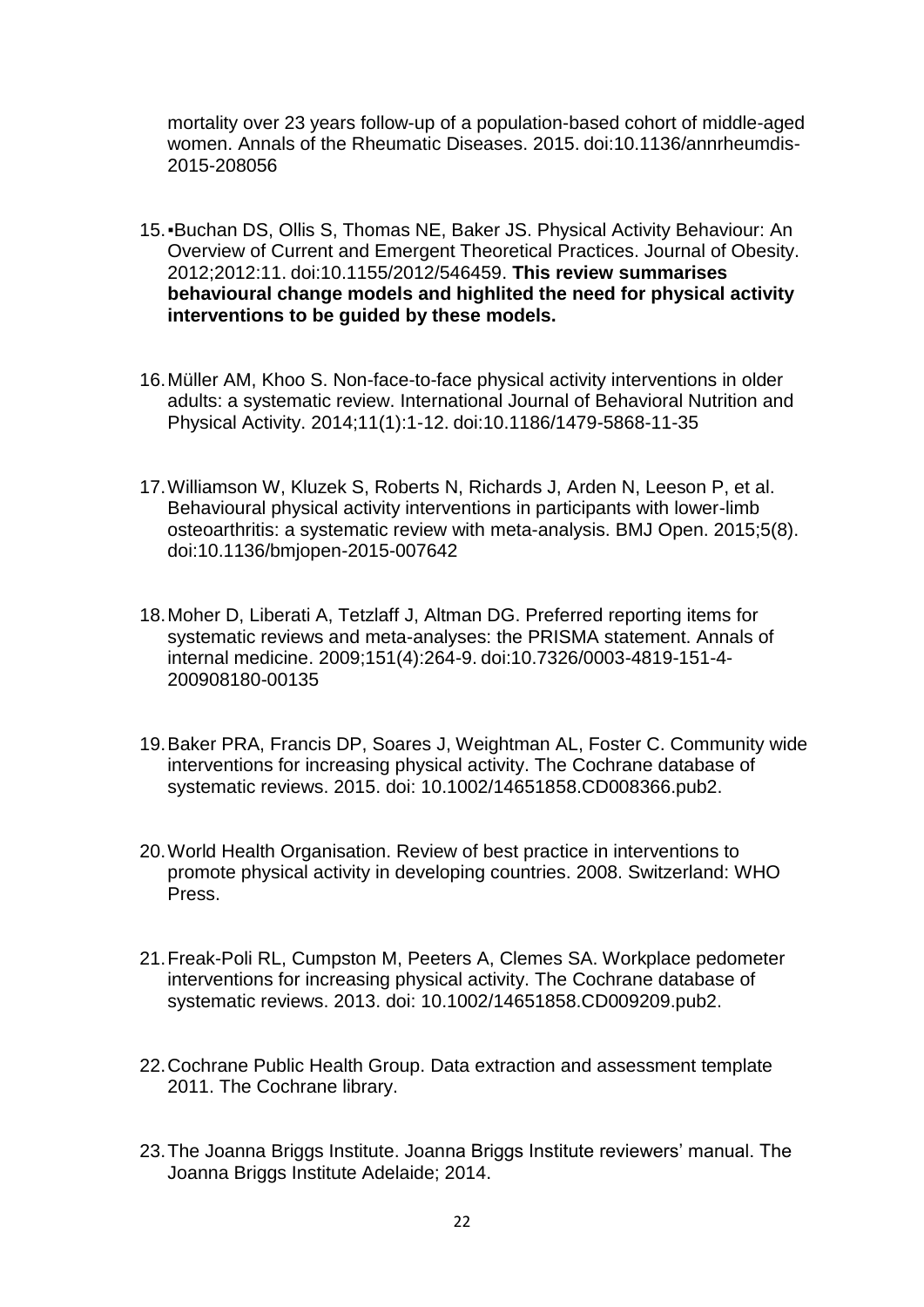- 24.Higgins JPT, Green S. Cochrane handbook for systematic reviews of interventions: Wiley Online Library; 2008.
- 25.Li Z, Jiang L, Lin J. The effect of education for daily physical activity level recovery of osteoarthritis patients after total knee arthroplasty. A prospective randomized controlled clinical trial using accelerometry. Osteoarthritis and Cartilage. 2015; 23:[A373 p.]. DOI: http://dx.doi.org/10.1016/j.joca.2015.02.686
- 26. Frost KL. Influence of a motivational exercise counseling intervention on rehabilitation outcomes in individuals with arthritis who received total hip replacement. Dissertation Abstracts International: Section B: The Sciences and Engineering. 2005;65(7-B):3424.
- 27.Kline, P.W., Melanson, E.L., Sullivan, W.J., Blatchford, P.J., Miller, M.J., Stevens-Lapsley, J.E. and Christiansen, C.L., 2019. Improving Physical Activity Through Adjunct Telerehabilitation Following Total Knee Arthroplasty: Randomized Controlled Trial Protocol. Physical therapy, 99(1), pp.37-45.
- 28.Christiansen, M.B., Thoma, L.M., Master, H., Schmitt, L.A., Pohlig, R. and White, D.K., 2018. A Physical Therapist–Administered Physical Activity Intervention After Total Knee Replacement: Protocol for a Randomized Controlled Trial. Physical therapy, 98(7), pp.578-584.
- 29.Morishima Y, Mizushima T, Yamauchi K, Morikawa M, Masuki S, Nose H. Effects of home-based interval walking training on thigh muscle strength and aerobic capacity in female total hip arthroplasty patients: a randomized, controlled pilot study. PloS one. 2014;9(9). doi: 10.1371/journal.pone.0108690
- 30.Paxton, R.J., Forster, J.E., Miller, M.J., Gerron, K.L., Stevens-Lapsley, J.E. and Christiansen, C.L., 2018. A feasibility study for improved physical activity after total knee arthroplasty. Journal of aging and physical activity, 26(1), pp.7-13.
- 31.Van der Walt, N., Salmon, L.J., Gooden, B., Lyons, M.C., O'Sullivan, M., Martina, K., Pinczewski, L.A. and Roe, J.P., 2018. Feedback from activity trackers improves daily step count after knee and hip arthroplasty: a randomized controlled trial. The Journal of arthroplasty, 33(11), pp.3422- 3428.
- 32.▪Hoorntje, A., Witjes, S., Kuijer, P.P.F., Bussmann, J.B., Horemans, H.L., Kerkhoffs, G.M., van Geenen, R.C. and Koenraadt, K.L., 2020. Does Activity-Based Rehabilitation With Goal Attainment Scaling Increase Physical Activity Among Younger Knee Arthroplasty Patients? Results From the Randomized Controlled ACTION Trial. The Journal of arthroplasty, 35(3), pp.706-711. **A**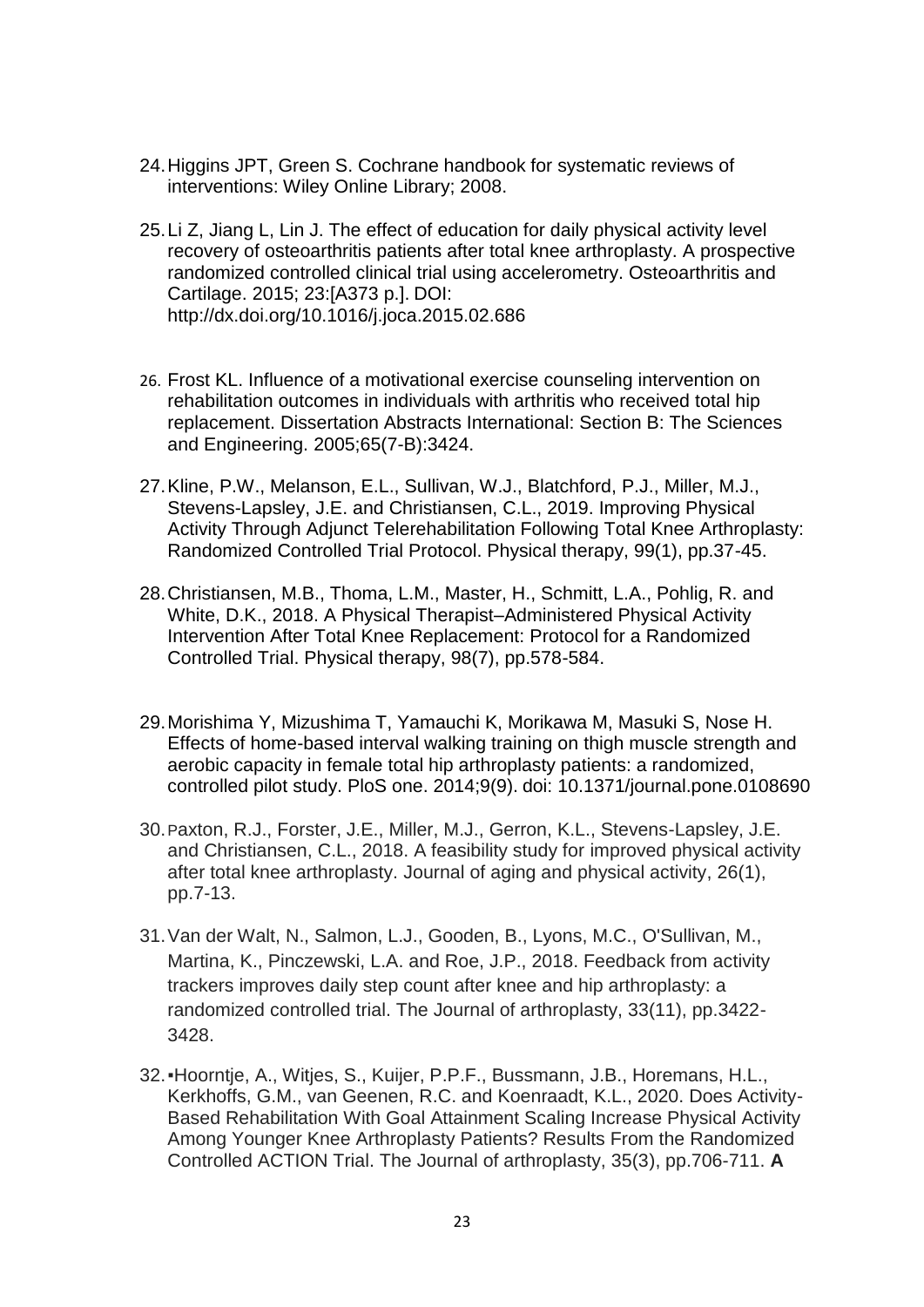# **study that objectively quantify physical activity post-repalcement following physical activity intervention.**

- 33.Losina, E., Collins, J.E., Deshpande, B.R., Smith, S.R., Michl, G.L., Usiskin, I.M., Klara, K.M., Winter, A.R., Yang, H.Y., Selzer, F. and Katz, J.N., 2018. Financial incentives and health coaching to improve physical activity following total knee replacement: a randomized controlled trial. Arthritis care & research, 70(5), pp.732-740.
- 34.Harnirattisai T, Johnson RA. Effectiveness of a behavioural change intervention in Thai elders after knee replacement. Nursing Research. 2005;54(2):97-107.
- 35.Würth S, Finkenzeller T, Pötzelsberger B, Müller E, Amesberger G. Alpine Skiing With total knee ArthroPlasty (ASWAP): physical activity, knee function, pain, exertion, and well‐being. Scandinavian journal of medicine & science in sports. 2015;25(S2):74-81. DOI: 10.1111/sms.12489
- 36.Lee, P.H., Macfarlane, D.J., Lam, T.H. and Stewart, S.M., 2011. Validity of the international physical activity questionnaire short form (IPAQ-SF): A systematic review. International Journal of Behavioral Nutrition and Physical Activity, 8(1), p.115.
- 37.Ware Jr JE, Sherbourne CD. The MOS 36-item short-form health survey (SF-36): I. Conceptual framework and item selection. Medical Care. 1992:473-83.
- 38.Allender S, Cowburn G, FOSTER C. Understanding participation in sport and physical activity among children and adults: a review of qualitative studies. Health Education Research, 2006;21(6), 826-835.
- 39.Cavill N, Roberts K, Rutter H. Standard evaluation framework for physical activity interventions. National Obesity Observervatory. 2012.
- 40.Quinn L, Trubey R, Gobat N, Dawes H, Edwards RT, Jones C, Townson J, Drew C, Kelson M, Poile V, Rosser A, Hood K, Busse M. Development and delivery of a physical activity intervention for people with huntington disease: facilitating translation to clinical practice. Journal of Neurology Physical Therapy, 2016;40(2), 71-80.
- 41.Richards J, Hillsdon M, Thorogood M, Foster C. Face-to-face interventions for promoting physical activity. The Cochrane database of systematic reviews. 2013;Article No. Cd010392. Chichester, U.K: John Wiley and Sons, Ltd.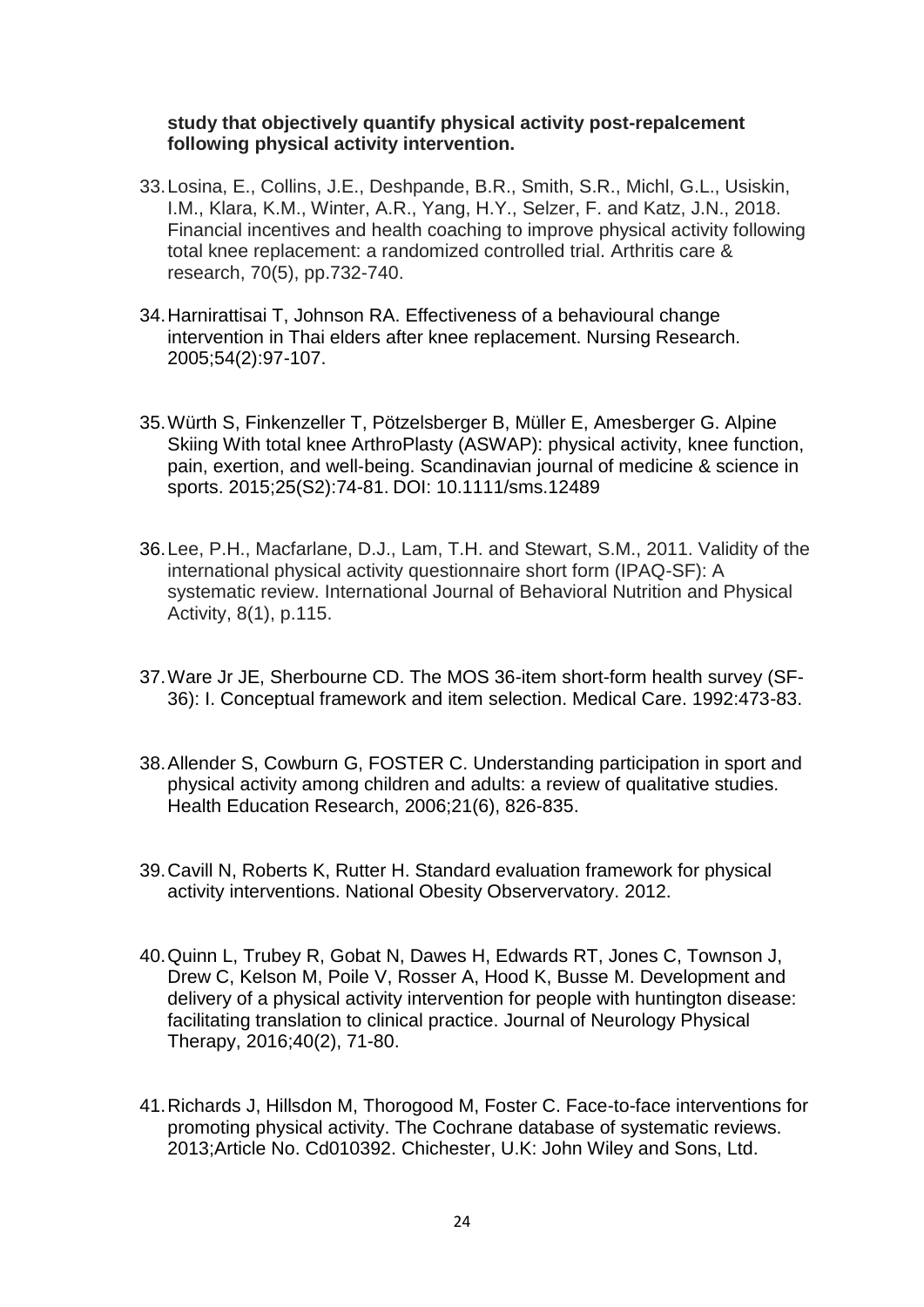- 42.Strath SJ, Kaminsky LA, Ainsworth BE, Ekelund U, Freedson PS, Gary RA, et al. Guide to the Assessment of Physical Activity: Clinical and Research Applications. Circulation. 2013;128(20):2259-79.
- 43.Ainsworth BE, Caspersen CJ, Matthews CE, Mâsse LC, Baranowski T, Zhu W. Recommendations to Improve the Accuracy of Estimates of Physical Activity Derived from Self Report. Journal of physical activity & health. 2012;9(0 1):S76-S84.
- 44.Troiano RP, McClain JJ, Brychta RJ, Chen KY. Evolution of accelerometer methods for physical activity research. British Journal of Sports Medicine. 2014;48(13):1019-23. doi: 10.1136/bjsports-2014-093546
- 45.Jarrett J, Woodcock J, Griffiths UK, Chalabi Z, Edwards P, Roberts I, et al. Effect of increasing active travel in urban England and Wales on costs to the National Health Service.The Lancet. 2012;379(9832):2198-205. doi:10.1016/s0140-6736(12)60766-1
- 46.Morikawa M, Okazaki K, Masuki S, Kamijo Y, Yamazaki T, Gen-no H, et al. Physical fitness and indices of lifestyle-related diseases before and after interval walking training in middle-aged and older males and females. British Journal of Sports Medicine. 2011;45(3):216-24.
- 47.Okazaki K, Yazawa D, Goto M, Kamijo YI, Furihata M, Gen-no H, et al. Effects of macronutrient intake on thigh muscle mass during home-based walking training in middle-aged and older women. Scandinavian Journal of Medicine and Science in Sports. 2013;23(5):286-92. doi:10.1111/sms.12076
- 48.Lalande S, Okazaki K, Yamazaki T, Nose H, Joyner MJ, Johnson BD. Effects of interval walking on physical fitness in middle-aged individuals. Journal of Primary Care and Community Health. 2010;1(2):104-10. doi:10.1177/2150131910363598
- 49.Broekhuizen K, de Gelder J, Wijsman AC, Wijsman WL, Westendorp GJR, Verhagen E, et al. An Internet-Based Physical Activity Intervention to Improve Quality of Life of Inactive Older Adults: A Randomized Controlled Trial. Journal of Medical Internet Research. 2016;18(4):74. doi:10.2196/jmir.4335